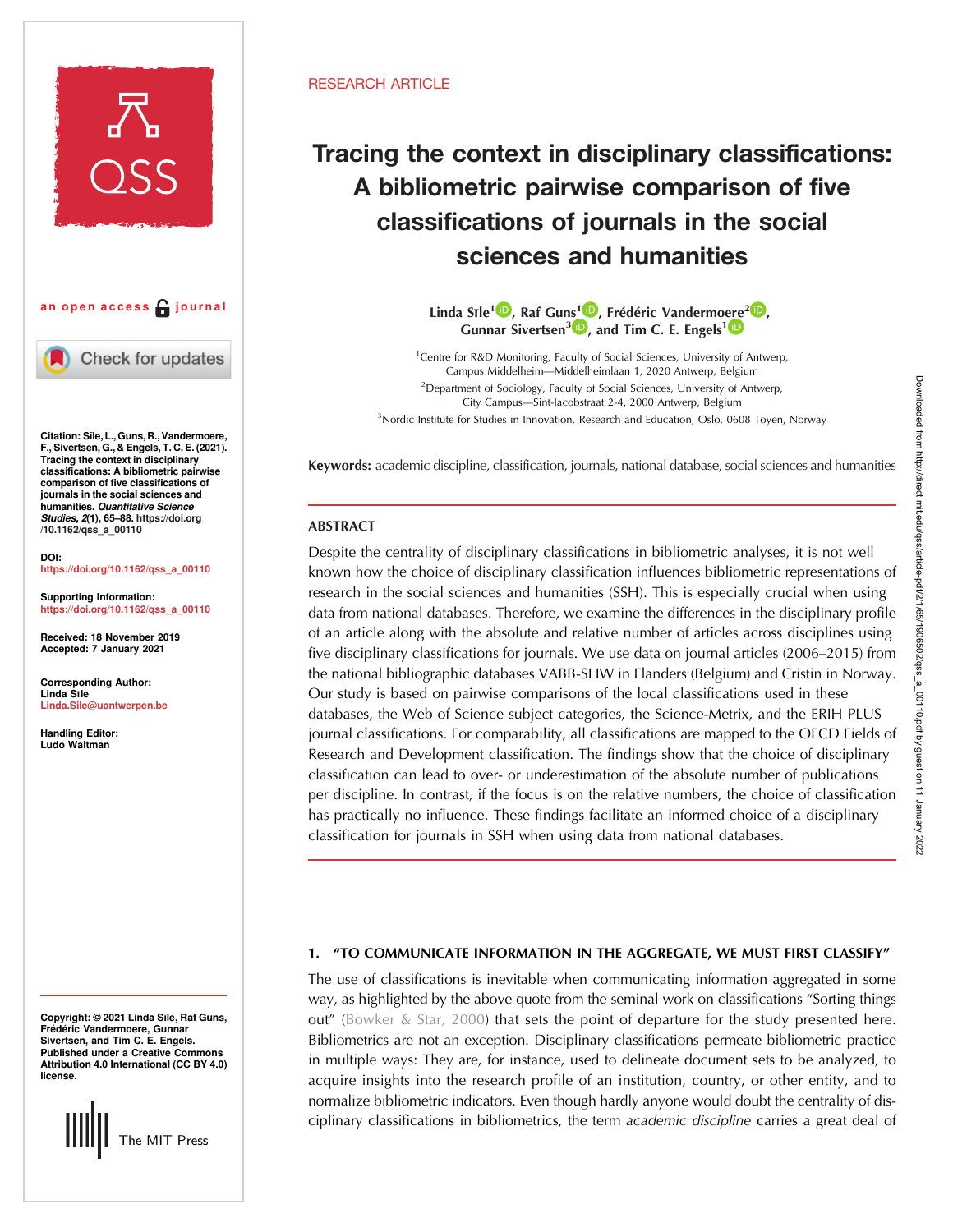ambiguity and the operationalization of it is not straightforward ([Hammarfelt, 2018](#page-22-0); Sugimoto  $\&$ [Weingart, 2015\)](#page-23-0). Here we explore how the choice of disciplinary classification of journals influences bibliometric analyses of research in the social sciences and humanities (SSH) $^1$ .

Over time, multiple methods have been developed to identify academic disciplines to which publication sets belong (for an overview see [Gläser, Glänzel, & Scharnhorst, 2017\)](#page-22-0). First, one can follow librarianship practice and rely on content-based classifications such as the one employed in the Library of Congress ([Bensman, 2007\)](#page-21-0) or disciplinary databases ([Eykens,](#page-22-0) [Guns, & Engels, 2019](#page-22-0)). Using these classifications, the assumption is that a manual inquiry of the content of a publication (e.g., title, abstract, full-text) is the best approach to identify relevant disciplinary categories. Second, one can employ a citations-based classification approach (e.g., based on direct citations or bibliographic coupling) to identify clusters of publications of distinct academic disciplines or specialties (e.g., [Carley, Porter et al., 2017;](#page-21-0) [Klavans & Boyack, 2007](#page-22-0); [Leydesdorff, Bornmann, & Zhou, 2016\)](#page-22-0). Third, one can use text-based algorithmic approaches [\(Eykens et al., 2019](#page-22-0)) or a hybrid text and citation-based approach ([Janssens, Zhang et al., 2009\)](#page-22-0). Finally, it is possible to use a more basic and pragmatic approach and rely on journal classifications. There are multiple journal classifications to choose from. One can use classifications from the well-known international multidisciplinary databases, such as Scopus and the citation indices in Web of Science (WoS; e.g., [Leydesdorff & Rafols, 2009](#page-23-0); [Wang & Waltman, 2016\)](#page-23-0) or those in use in national settings (e.g., the VABB cognitive classification from Flanders, the Dutchspeaking part of Belgium, described in [Guns, S](#page-22-0)ı[le et al., 2018](#page-22-0)). In each of these cases the implication is that all articles in a journal classified as belonging to a discipline X are treated as belonging to the discipline X. The journal-based approach is an efficient way to acquire approximate sense of disciplinary belonging for a set of journal articles. In addition, a journalbased approach is not methodologically demanding and therefore accessible for both bibliometricians and users of bibliometric knowledge. At the same time, journal-based methods tend to be less accurate when compared to manual or automated methods applied at the article level [\(Boyack & Klavans, 2020;](#page-21-0) [Klavans & Boyack, 2017;](#page-22-0) [Shu, Julien et al., 2019](#page-23-0)).

In our study the focus is on one of the methods—the use of disciplinary classifications of journals to infer the discipline of an article. The rationale behind this study is tied to a practical challenge encountered when pursuing bibliometrics on the basis of data from national databases for research output. In recent years, a considerable number of studies have employed national databases (e.g., Engels, Istenič Starčič[et al., 2018](#page-22-0); [Kulczycki, Engels et al., 2018](#page-22-0); [Kulczycki, Guns et al., 2020;](#page-22-0) [Pölönen, Engels, & Guns, 2019](#page-23-0)). This, to a great extent, results from the work within the European Network of Research Evaluation in the Social Sciences and Humanities (ENRESSH, [www.enressh.eu](http://www.enressh.eu)) and the consequent awareness of the numerous un-derexplored data sources operated at the national level in Europe [\(S](#page-23-0)ī[le, Pölönen et al., 2018\)](#page-23-0).

National databases offer comprehensive coverage of publications; this is a crucial asset when studying research domains with limited coverage in international sources (e.g., SSH). Studies show that the coverage of SSH publications in WoS varies from around 10% to 65% [\(Kulczycki et al., 2018;](#page-22-0) [Petr, Engels et al., 2020](#page-23-0)). In the recent decade a number of new data sources have emerged (e.g., Dimensions, Microsoft Academic, Crossref, and (earlier) Google Scholar). However, studies investigating their coverage indicate that coverage is still low for SSH, especially for publications in languages other than English ([Harzing, 2019;](#page-22-0) Hug  $\&$ [Brändle, 2017](#page-22-0)). Thus, at the moment national databases remain the data sources that offer the most comprehensive coverage for research output in SSH.

<sup>&</sup>lt;sup>1</sup> This article is a revised and extended version of a conference paper presented at I[S](#page-23-0)SI 2019 (Sī[le, Guns et al.,](#page-23-0) [2019](#page-23-0)).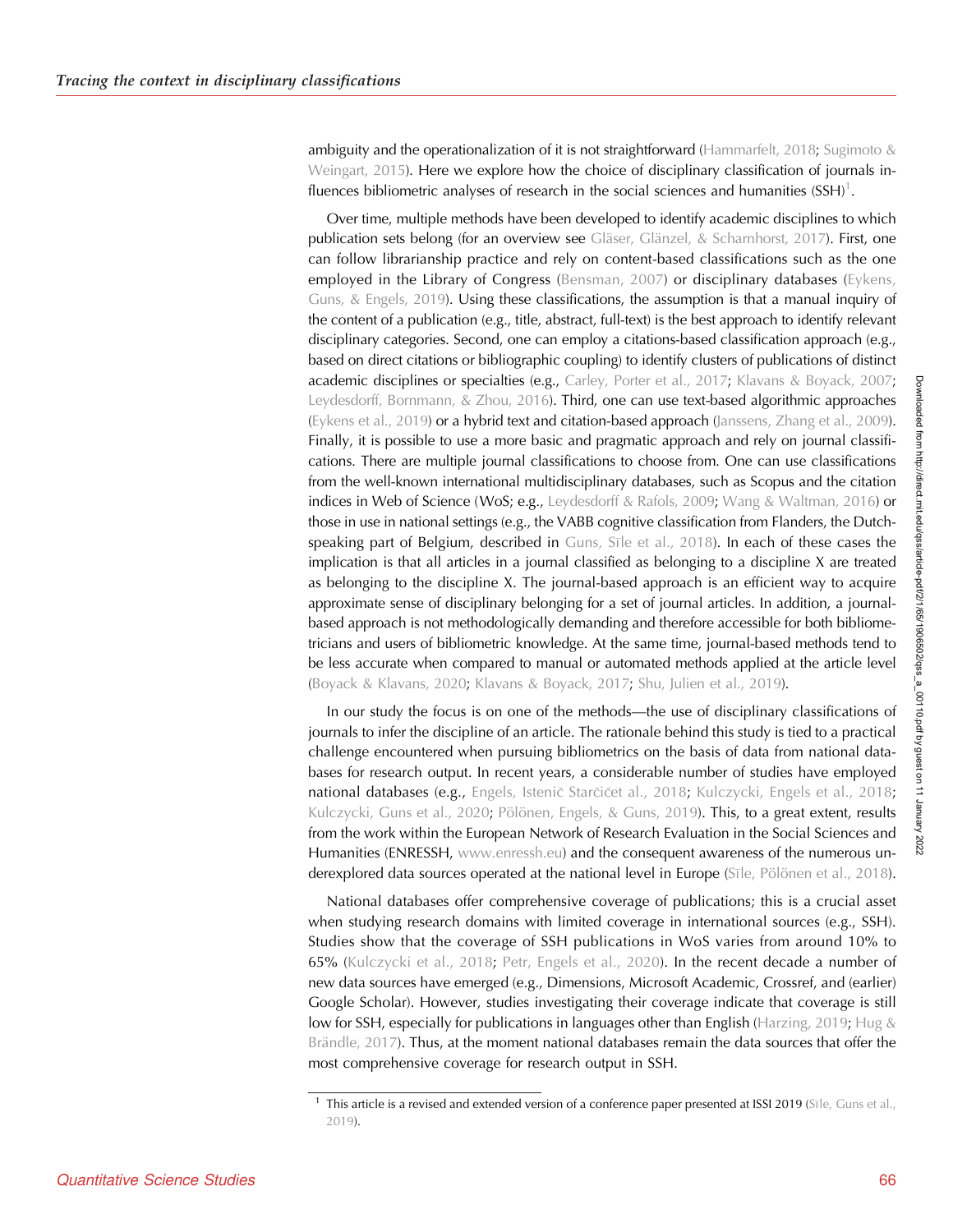In addition, national databases are typically the sources that are used to evaluate and monitor research at the national level. Due to the fact that these sources have been developed for national purposes and with specific infrastructures in place, these sources are more suitable when the focus of bibliometric analysis is on research in a specific country.

The drawback of national databases, however, is that their local nature that becomes an obstacle in comparative settings; national databases often employ disciplinary classifications that have been developed and implemented in settings confined to a national context ([Guns et al.,](#page-22-0) [2018;](#page-22-0) [Kulczycki et al., 2018](#page-22-0); [Ossenblok, Engels, & Sivertsen, 2012\)](#page-23-0). We refer to such classifications as local classifications. Even though the national databases are more suitable for bibliometrics for SSH due to their coverage, the local classifications employed in the databases pose a challenge. We anticipate that such classifications are not (entirely) applicable to other contexts; if one set of publications is classified using a classification A, it may not be comparable to a set that is classified using a classification B. This is the main challenge we explore here.

The anticipation of this challenge stems from findings in the literature on classifications in Science, Technology, and Society studies (STS) and sociology ([Bloor, 1982;](#page-21-0) [Bowker & Star,](#page-21-0) [2000;](#page-21-0) [Friese, 2010](#page-22-0); [Lampland, 2009](#page-22-0); [Penissat & Rowell, 2015;](#page-23-0) [Zerubavel, 1996](#page-23-0)). From these studies we know that classifications are artefacts that carry traces of the social and cognitive contexts from which they originate. For example, the well-established Dewey Decimal Classification (DDC) contains a class that groups together psychology and philosophy. This is not surprising if we consider the history of academic disciplines: In the late nineteenth century, when DDC was developed, the two disciplines—psychology and philosophy—were placed under the same category ("Mental Faculties") because they were both concerned with "what the mind does" (Scott 1998 paraphrased in [Bensman & Leydesdorff, 2009](#page-21-0), p. 1109). Nowadays, it is unimaginable that disciplines as different as psychology and philosophy could be treated as a single category. This is an example of context being "imbricated" in a classi-fication ([Bowker & Star, 2000\)](#page-21-0).

We expect such contextual features also in disciplinary classifications for SSH journals. From bibliometric analyses of SSH we know that in SSH one can observe diverse traditions in scholarly communication ([Hicks, 2004](#page-22-0); [Nederhof, 2006\)](#page-23-0). Aside from international scholarly literature, one can encounter, for example, communication more directed to a national audience. Also, in a more general sense, some SSH tends to be devoted to (more) locally relevant topics or, on the other hand, it can be institutionalized in a contextually specific manner ([Depaepe, 2002](#page-22-0); [Kronegger, Mali et al., 2015](#page-22-0); [Small, 1999\)](#page-23-0). For example, [Small \(1999\)](#page-23-0) describes differences in the institutionalization of African-American studies in the United States. In one university, African-American studies is seen as an independent discipline closely bound to social activism. In another university, African-American studies is regarded as a multidisciplinary and purely academic research field associated with the more established disciplines such as sociology, history, and philosophy. This is an example of where researchers representing a research area with the same name do not share the same understanding of what the research area entails. A case like this indicates that also locally developed classifications (for SSH) potentially contain context-specific understandings of what a discipline is and how one can identify it. This consequently has implications for comparability in bibliometrics when using data that rely on different classifications: Do the results from bibliometric analyses remain comparable when using different classifications?

Here we explore this question in relation to the classification of articles on the basis of disciplinary classifications of journals. The main reason for this focus is the accessibility of this method as well as the gap in literature that has emerged due to the increasing number of bibliometric studies using data from national databases. In this context, journal-based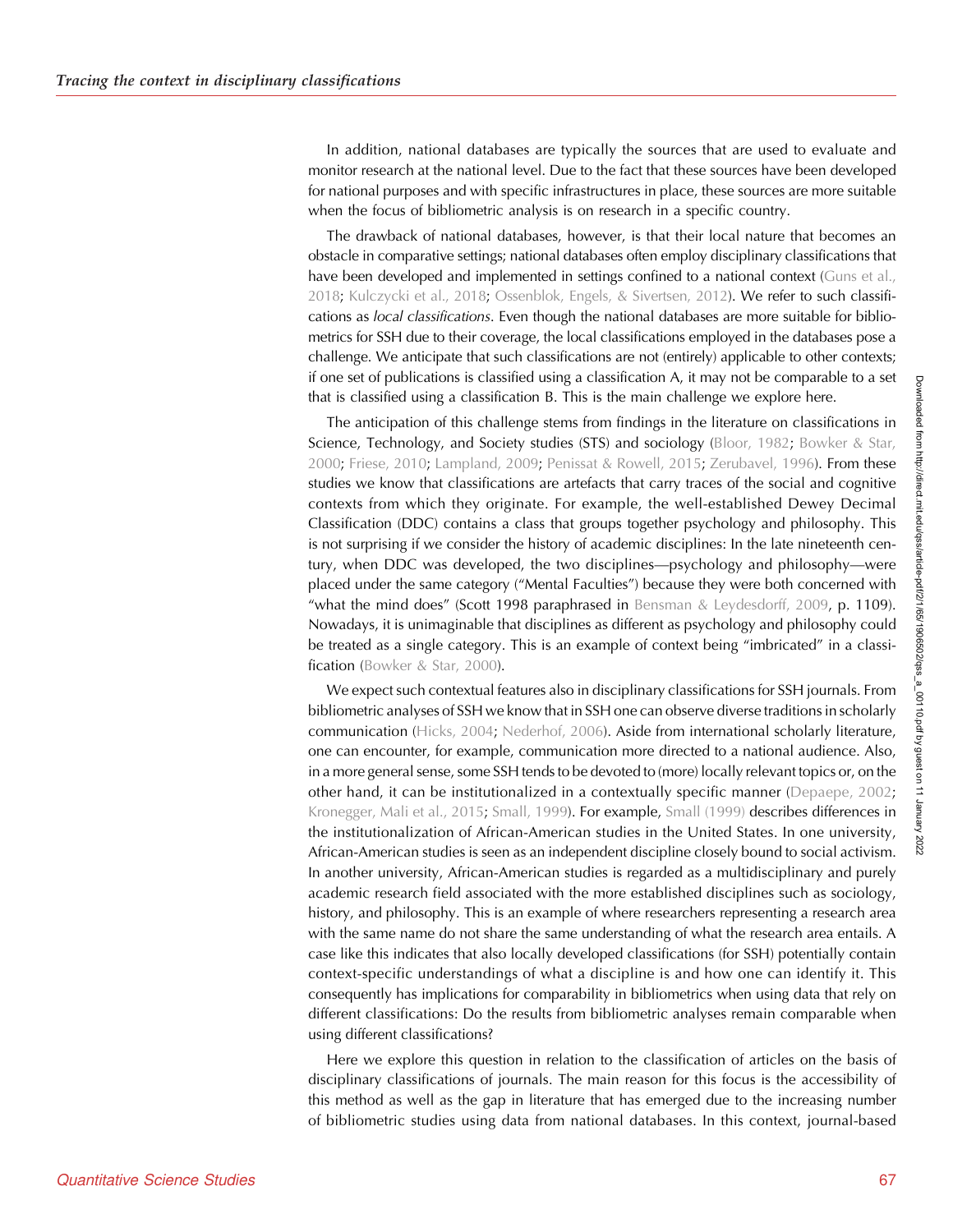classification of articles is the most accessible method, which likely will remain in use also in the future—hence the need to better understand the relation between different journal classifications and bibliometric representations, despite the lower level of accuracy of this approach.

Two central objectives are pursued here. First, we seek to understand how the choice of a disciplinary classification of journals influences bibliometric analysis of articles in SSH. Second, our aim is to arrive at a number of empirically grounded practical recommendations concerning the choice of a classification of journals when studying SSH. To this end, we ask the following questions:

- 1. How is the disciplinary profile of articles and journals altered depending on the classification?
- 2. How do the total and the relative number of publications by discipline differ when using different classifications?
- 3. Are there differences in 1 and 2 across (a) national databases and (b) disciplines?

We seek answers to these questions by means of pairwise comparisons of five different classifications:

- the VABB cognitive classification (VABB)
- the classification used in the Norwegian list of Scholarly Journals (NPU)
- the WoS subject categories
- the Science-Metrix classification for journals (SM; [Archambault, Beauchesne, & Caruso,](#page-21-0) [2011\)](#page-21-0)
- the classification employed within ERIH PLUS ([Lavik & Sivertsen, 2017\)](#page-22-0).

The sample we use is drawn from two comprehensive databases:  $VABB<sup>2</sup>$  in Flanders and Cristin in Norway.

This paper is structured as follows: After a brief overview of related studies we continue with the main theoretical considerations that guide our study, a description of the disciplinary classifications, as well as the methods and data that are employed in the study. After that, we discuss the findings and their theoretical and practical implications for bibliometric research.

## 2. RELATED STUDIES

Multiple studies over the last decades have compared disciplinary classifications, classification methods, and their role in bibliometric analyses. [Rafols and Leydesdorff \(2009\)](#page-23-0) explored two algorithm-based and two content-based disciplinary classifications for journals—WoS and the classification scheme developed in ECOOM-Leuven ([Glänzel & Schubert, 2003](#page-22-0))—and concluded that the agreement between the four classifications is in the range of 40% to 60%. In contrast, [Bensman and Leydesdorff \(2009\)](#page-21-0) found "basic agreement" between WoS and the Library of Congress classification when comparing the disciplinary categories assigned to journals in behavioral sciences.

Agreement, however, does not mean that the classification is accurate. [Wang and Waltman](#page-23-0) [\(2016\)](#page-23-0) explored the accuracy of WoS and the disciplinary classification in Scopus. Using citation-based measures of journal relatedness they show that both classifications tend to

<sup>&</sup>lt;sup>2</sup> In this study we treat the regional database VABB as a national database, as its setup is comparable to national databases (see also [Verleysen, Ghesquière, & Engels, 2014\)](#page-23-0).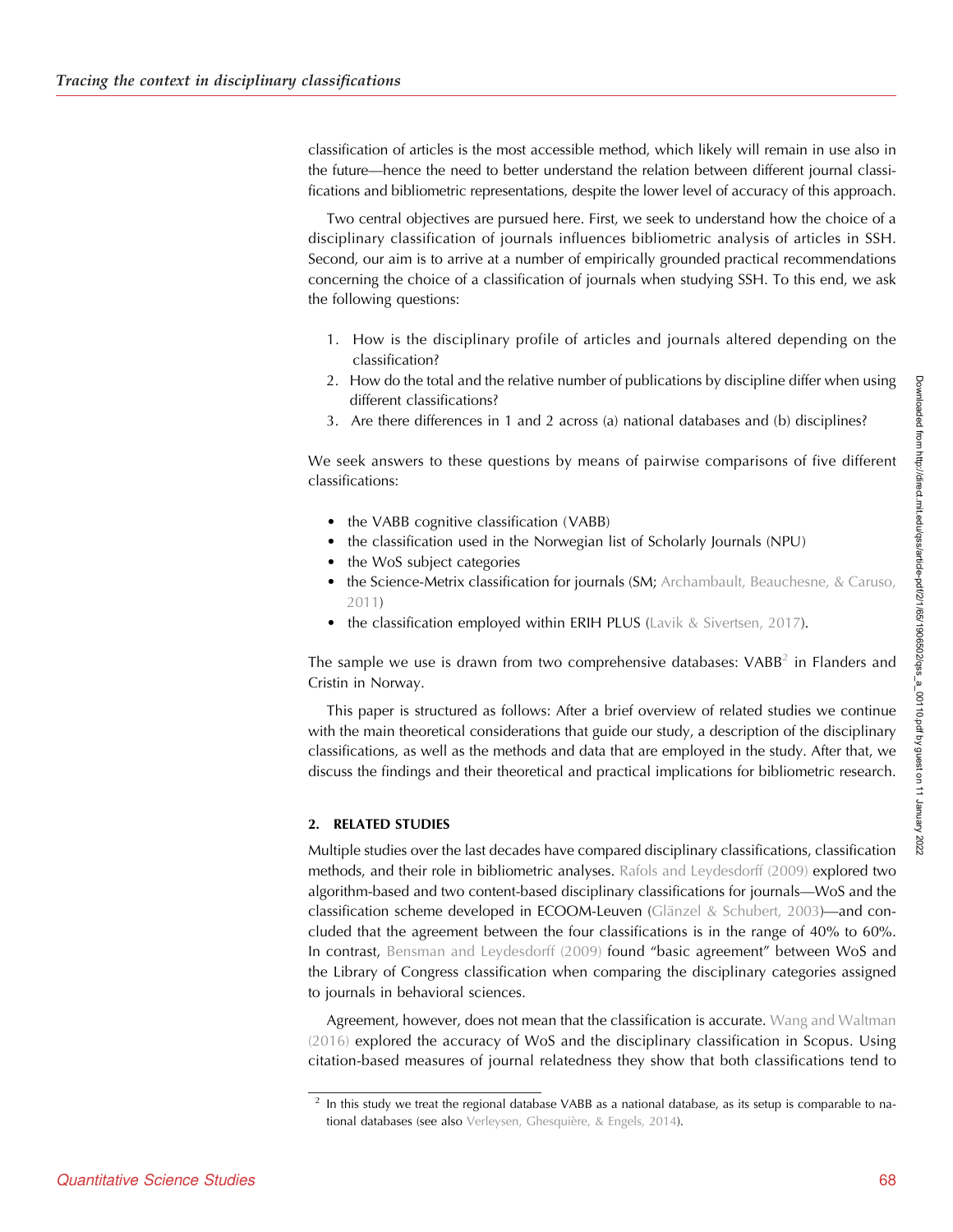assign too many categories to a journal. [Bornmann \(2018\)](#page-21-0) highlighted that the accuracy of the machine-learning-based classification used in Dimensions is low, although it should be noted that the study was based on a small sample of publications (262 publications authored by Bornmann). [Leydesdorff and Bornmann \(2016\)](#page-22-0) pointed out the ambiguities in disciplinary classifications of journals. Exploring the WoS category "information science & library science" (LIS) and the assignment of journals belonging to STS (without a designated category in WoS) it became evident that the accuracy of WoS is questionable. While journals from neighboring disciplines appear to be assigned to LIS, STS journals are spread across multiple categories (see also [Vanderstraeten & Vandermoere, 2015\)](#page-23-0). Similarly, [Leydesdorff and Milojevic](#page-22-0) [\(2015\)](#page-22-0) showed that in one WoS category multiple communities can be found, as in the case of German sociology.

All these discrepancies foreground the role of disciplinary classifications in bibliometric analyses, like calculations of normalized citation scores ([Haunschild, Marx et al., 2018](#page-22-0)) or journal rankings (Bensman  $&$  Leydesdorff, 2009). However, there are situations when differences due to the choice of disciplinary classification are minor. [Klavans and Boyack \(2007\)](#page-22-0) compared reference-based science maps using WoS and Scopus data (and the respective classifications). Their analysis showed that the acquired maps are to a great extent convergent in terms of their representation of the structure of science. On a more fine-grained level, however, the increased coverage (as in Scopus) and consequently the broader pool of references, leads to a more accurate map of science. Similarly, [Leydesdorff and Rafols \(2009\)](#page-23-0) note that despite the known modest accuracy of WoS, maps generated using this classification appear accurate (see also [Rafols & Leydesdorff, 2009](#page-23-0)). The explanation for this, they argue, is the stochastic distribution of assignments on the lower levels, which does not appear when exploring the structure of science on higher levels of aggregation.

It is not known at the moment whether such findings can be related to the use of local (e.g., national) disciplinary classifications, especially when studying SSH. Studies exploring the contextual nature of local disciplinary classifications for SSH, to the best of our knowledge, do not exist. The use of comprehensive (national, regional, or institutional) databases where local classifications are employed is still an underexplored area. While a number of studies drawing on such data sources have been pursued (e.g., [Hammarfelt & de Rijcke, 2015](#page-22-0); [Kulczycki et al.,](#page-22-0) [2018;](#page-22-0) [Ossenblok et al., 2012\)](#page-23-0), understanding of the comparability of databases developed in different national contexts is at an early phase ([Sivertsen, 2019\)](#page-23-0). This applies also to disciplinary classifications for journals.

Dealing with local disciplinary classifications, it is possible to use crosswalks—concordance tables—for classifications whereby categories in one classification are mapped to categories from another classification (e.g., [Engels et al., 2018](#page-22-0); [Kulczycki et al., 2018\)](#page-22-0). However, the use of crosswalks is not always straightforward. For example, communication studies in the OECD Fields of Research and Development (henceforth FORD)<sup>3</sup> classification [\(OECD, 2007](#page-23-0), [2015\)](#page-23-0) are seen as a field in the social sciences, but in a study by [Kousha et al. \(2011\)](#page-22-0) it belongs to the humanities. Similarly, psychology in FORD is assumed to belong to the social sciences, but in the relatively recent SM journal classification, psychology belongs to the health sciences ([Archambault et al., 2011](#page-21-0)). Another example is anthropology, which by many is regarded as a distinct discipline with a long history and hence deserves its own category in a classification. In contrast, in FORD, anthropology is subsumed within the category "Sociology." Moving beyond SSH, an example can be found for biotechnology, which in the SM classification is

<sup>&</sup>lt;sup>3</sup> In versions of the Frascati Manual that precede 2015, FORD classification is known as the Fields of Science (FOS) classification.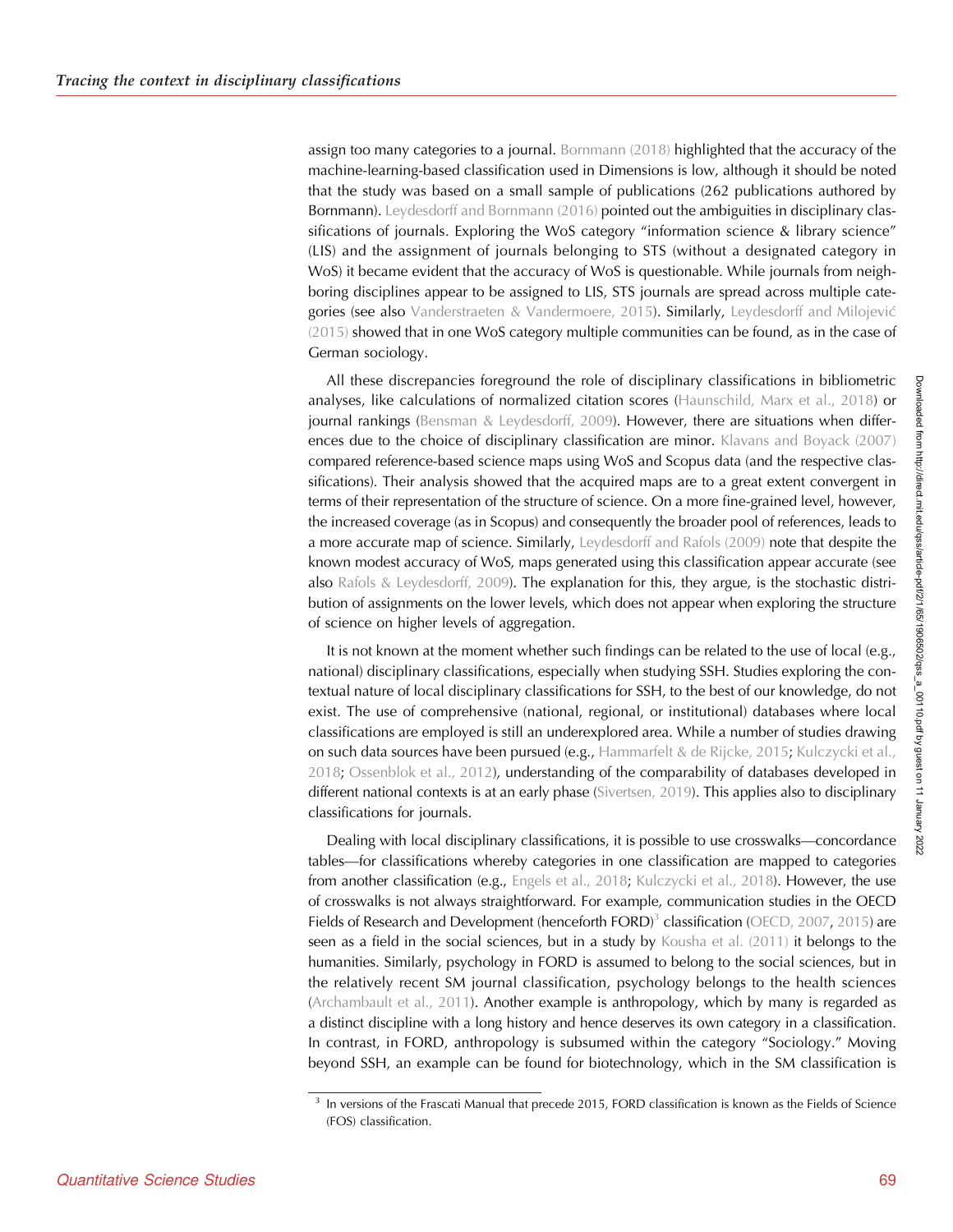one category, while in FORD there are four categories spread across different knowledge domains: "Environmental Biotechnology" (2.8), "Industrial Biotechnology" (2.9), "Medical Biotechnology" (3.4), and "Agricultural Biotechnology" (4.4). These examples imply that the choice of a disciplinary classification may change the distribution of publications across disciplines or may lead to a number of publications that is larger or smaller depending on the employed disciplinary classification. Publications from some disciplines can eventually be spread across multiple disciplines; or, in contrast, articles from multiple disciplines could be identified as belonging to a single discipline.

## 3. CONTEXT IN CLASSIFICATIONS

For us, classification is "a spatial, temporal, or spatio-temporal segmentation of the world" ([Bowker & Star, 2000](#page-21-0), p. 10). Classifications order the society in which they are embedded ([Durkheim & Mauss, 2010](#page-22-0)/1903). They "reproduce the pattern of social inclusions and exclusions" [\(Bloor, 1982](#page-21-0), p. 267) and they can bear religious, political, and moral traces from the contexts in which they originated ([Bowker & Star, 2000\)](#page-21-0). This explains the example of a shared subject class for philosophy and psychology.

In addition, Bowker and Star highlight how classifications structure the way we see social phenomena. As the classifications become more engrained in social practices (e.g., reporting routines, rewarding mechanisms), a seemingly neutral category acts as a tool. Classifications as tools can make visible and prioritize a certain social practice or arrangement. Bowker and Star use the example of Nursing Interventions Classification (NIC) to show how classification has helped to claim autonomy and professional expertise for the nursing profession. Before the NIC classification was developed, there was no easily accessible and sufficiently detailed way to understand the nature of the nursing profession. NIC helped to increase awareness about the breadth of activities the nursing profession entails. However, a classification can also make certain social practices less valuable or simply invisible, as in the case of the residual categories [\(Star & Bowker, 2007](#page-23-0)). An example here is the mentioned field of STS: In WoS there is no category for this specialty. In a bibliometric analysis based on WoS, STS is not visible unless additional manual effort is done to reconfigure this classification ([Leydesdorff & Bornmann,](#page-22-0) [2016](#page-22-0)). In the SM classification, in contrast, one can find a category "Science Studies" that includes the major STS journals. Thus, the visibility of STS depends on the choice of classification.

Transferring this reasoning to the use of local disciplinary classifications for journals in SSH, we anticipate such classifications to carry traces from their context. By "traces from the context" in this study we mean changes in the quantitative representations of SSH research as a result of the choice of journal classification.

With this conceptualization of classification we distance ourselves from the essentialist view that assumes that the disciplinary profile is a characteristic intrinsic to an article or a journal. Instead, we argue that, just like any other classifications, disciplinary classifications are social achievements resulting from local and context-specific considerations and negotiations.

We treat local classifications (VABB and NPU) as baseline; in doing so we assume that scholars working in a certain context are best positioned to determine the disciplinary profile of a journal. However, we do expect that the journal-category assignment, say, in Flanders will differ from that in Norway due to context-specific ways to understand and identify distinct academic disciplines, and consequently, also to recognize how features of particular academic disciplines manifest in a scholarly journal. We will not delve into the histories of these classifications; instead we will seek systematic quantitative deviations. If these deviations are explored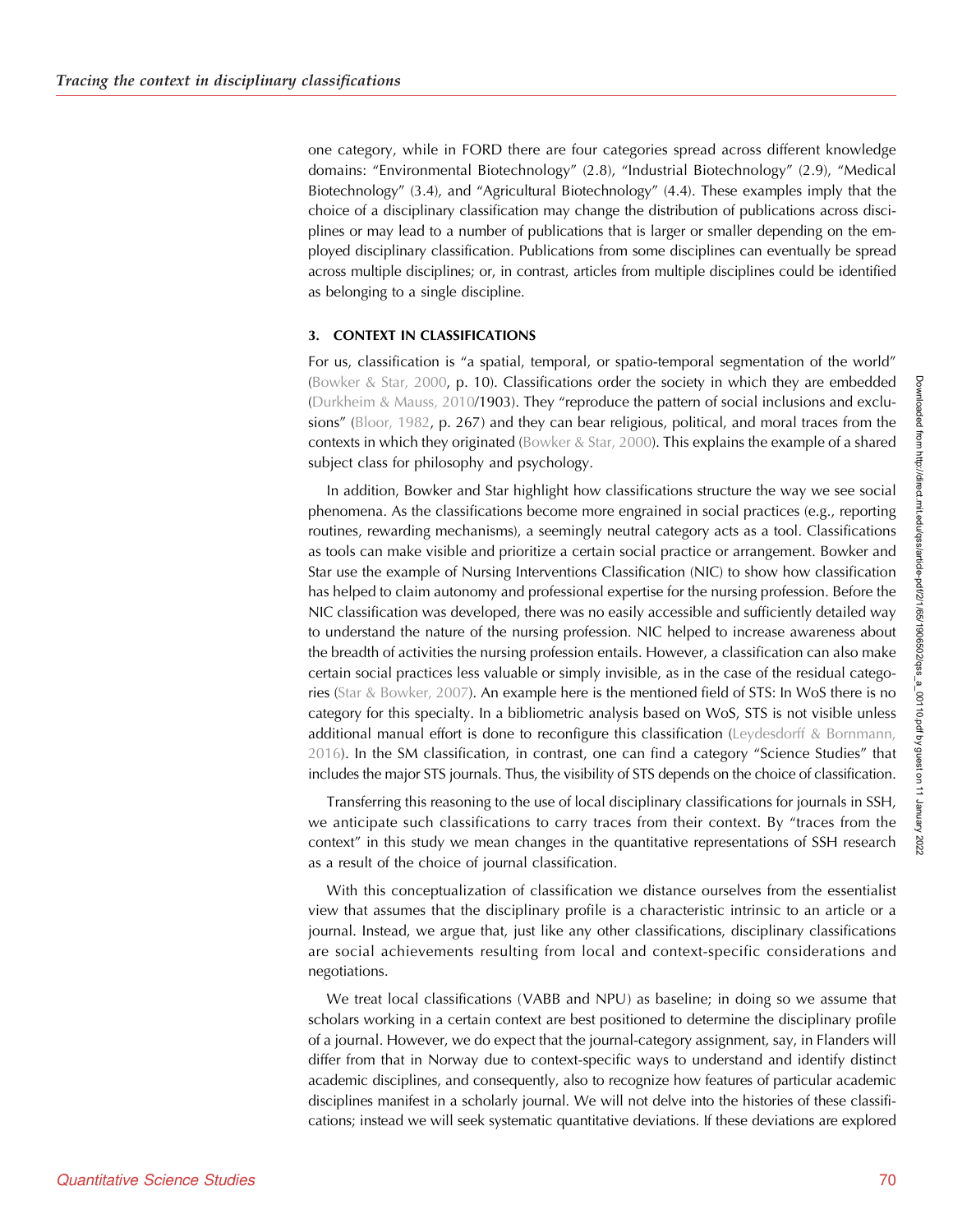further, they may be traced back to the specific local conditions under which they were created. In this study, however, we limit ourselves to the quantitative manifestations of traces from context.

We expect that the three international classifications—WoS, SM, and ERIH PLUS—will differ in their similarity with the local classifications. These classifications, although perceived as international, have been developed in a specific context as well, which may or may not be similar to those where the two local classifications studied here are embedded. This could be yet another manifestation of the contextual nature of disciplinary classifications of journals. With these considerations and anticipations in mind, we proceed with a brief description of the classifications, data, and methods used in this study.

## 4. DISCIPLINARY CLASSIFICATIONS FOR COMPREHENSIVE SSH DATA

In our study we employ five different classifications: the Flemish VABB classification, the Norwegian NPU classification, the SM classification, the WoS subject categories, and the ERIH PLUS classification. All five classifications are used at the level of journals. In addition, the OECD FORD classification is used to acquire comparability of the different classifications by mapping the classifications to OECD FORD (see Table 1).

# 4.1. VABB

The VABB classification includes only fields in SSH. VABB is a cognitive classification [\(Daraio](#page-22-0) [& Glänzel, 2016\)](#page-22-0) developed at ECOOM-Antwerp in 2017 with the purpose of enriching bibliographic data in VABB-SHW, the database for research output in SSH in Flanders, with a cognitive classification [\(Guns et al. 2018\)](#page-22-0). This is a two-level hierarchical classification based on OECD FORD classification (17 academic disciplines in total for SSH). For journal articles, the classification is applied at the journal level. The assignment of journals to academic disciplines has been carried out, first, by identifying the most often occurring academic discipline in multiple sources (WoS, Scopus, NPU, [ISSN.org](http://ISSN.org), and OCLC Classify) and, second, by manually assigning journals to disciplines. Each journal was assigned to up to five academic disciplines. Further information on this classification can be found in [Guns et al. \(2018\)](#page-22-0).

## 4.2. NPU

NPU is a classification used in the Norwegian Register of Scholarly Journals, which is maintained for statistical purposes and for the performance-based research funding system (PRFS,

|                                          | <b>VABB</b> | <b>NPU</b> | SM    | WoS  | ERIH PLUS<br>(OECD) | <b>OECD</b><br><b>FORD</b> |
|------------------------------------------|-------------|------------|-------|------|---------------------|----------------------------|
| Number of levels                         | Two         | Two        | Three | One. | Two                 | Two                        |
| Number of SSH categories at level 1      |             |            |       |      |                     |                            |
| Number of SSH categories at level 2      |             | 35         | 6     |      | 14                  | 14                         |
| Number of SSH categories at level 3      |             |            | 43    | 76   |                     |                            |
| Maximum number of categories per journal |             |            |       | $6*$ | 14                  |                            |

**Table 1.** Overview of categories for social sciences and humanities in five disciplinary classifications

\* The maximum number of categories identified for the journals included in the data sets analyzed here.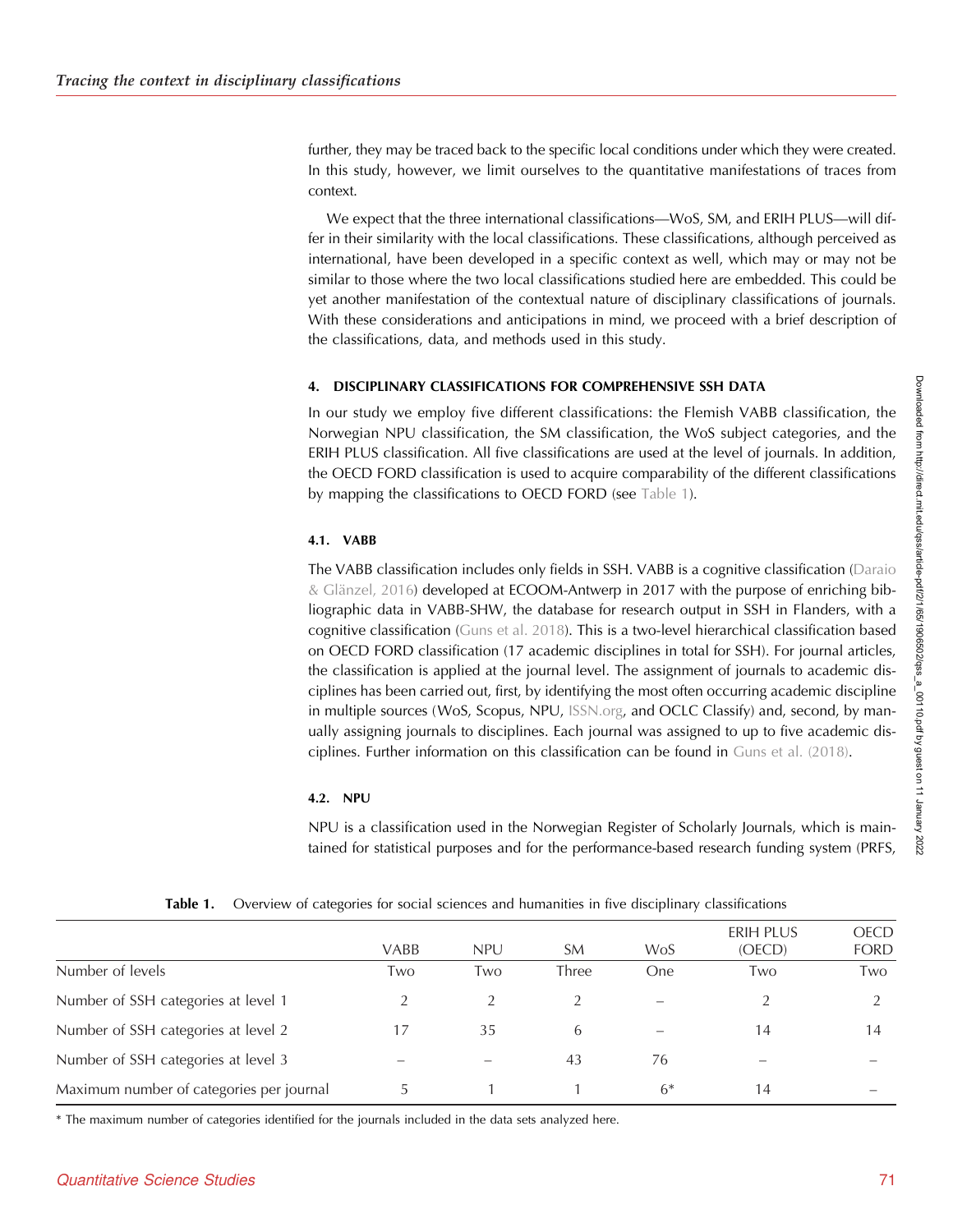the Norwegian Publication Indicator) in Norway $^4$ . This classification is applied to the subset of peer-reviewed scholarly publications (journal articles, articles in books, and books) in the national Norwegian database Cristin. While publications in books are classified individually when registered by their authors, NPU works as a journal classification determining the classification of all articles in each journal. The classification is based on the structure of disciplinary committees within Universities Norway (UHR), a cooperative body for 33 accredited universities and university colleges in the country. The committees are discipline specific, as they were created for interinstitutional collaboration within each academic discipline with a bachelor's and a master's level program in Norway. The main tasks of these committees related to educational activities were extended as the Norwegian PRFS was implemented in 2006. They now also advise the National Board of Scholarly Publishing. This board is responsible for the Norwegian Publication Indicator, including the contents of the Norwegian Register for Scientific Journals, Series and Publishers, which is maintained by NSD (Norwegian Centre for Research Data). The main purpose of the register is to identify publication channels that, first, meet minimum quality criteria and, second, are considered prestigious in the corresponding scientific community [\(Sivertsen, 2016\)](#page-23-0). Because continuous expert advice from representative bodies is needed for both purposes, each journal is classified as belonging to only one disciplinary committee. The classification of a journal may change following an agreement between the relevant disciplinary committees. Journals may also be classified as interdisciplinary within each major area of research: Humanities, Social Sciences, Health Sciences, and Natural Sciences and Engineering.

For the analysis presented here, we developed a crosswalk that allows us to identify a corresponding OECD FORD category for each NPU category. It should be noted that according to NPU, the category "Psychology" belongs to health sciences, while the category "Media and communication" belongs to the humanities. Following OECD FORD, we consider both "Psychology" and "Media and communication" as social sciences (5.1 and 5.8 respectively).

## 4.3. SM

The SM classification was developed to "facilitate the production of bibliometric data" ([Archambault et al., 2011](#page-21-0), p. 1). This classification is based on the classification used in the Science and Engineering Indicators by the US National Science Foundation (NSF), the WoS classification, and the Australian Research Council (ARC) Evaluation of Research Excellence (ERA) classification. In addition, OECD FORD and the European Research Council classifications were consulted to fine-tune the classification. The classification was applied to journals using a citations-based algorithm in combination with the mentioned journal classifications (WoS, US NSF, ARC ERA). This classification has three levels: six categories at the highest level, 22 at the second level and 179 at the most fine-grained level. In total, 34,000 journals and conference proceedings that have at least one record in WoS and/or Scopus were classified using this scheme. Here we use the publicly available list of classified journals ( $n = 15,007$ ). For the analysis presented here, we use a crosswalk that allows us to map SM classification to OECD FORD. Because the first and second levels of the SM classification contain categories that do not have a corresponding category in OECD FORD (e.g., "Applied Sciences" at the first

<sup>&</sup>lt;sup>4</sup> We have chosen the abbreviation "NPU" for the classification as it is the abbreviation of the National Board for Scholarly Publishing in Norway (det Nasjonale Publiseringsutvalget, NPU). This is the context where the classification is used, maintained, and updated (see the overview here: [https://npi.nsd.no/organisering\)](https://npi.nsd.no/organisering). Here we use the journal assignment to disciplinary categories from the 2017 version of Norwegian register of scholarly journals maintained by the the Norwegian Centre for Research Data, available here: [https://dbh](https://dbh.nsd.uib.no/publiseringskanaler/AlltidFerskListe) [.nsd.uib.no/publiseringskanaler/AlltidFerskListe.](https://dbh.nsd.uib.no/publiseringskanaler/AlltidFerskListe)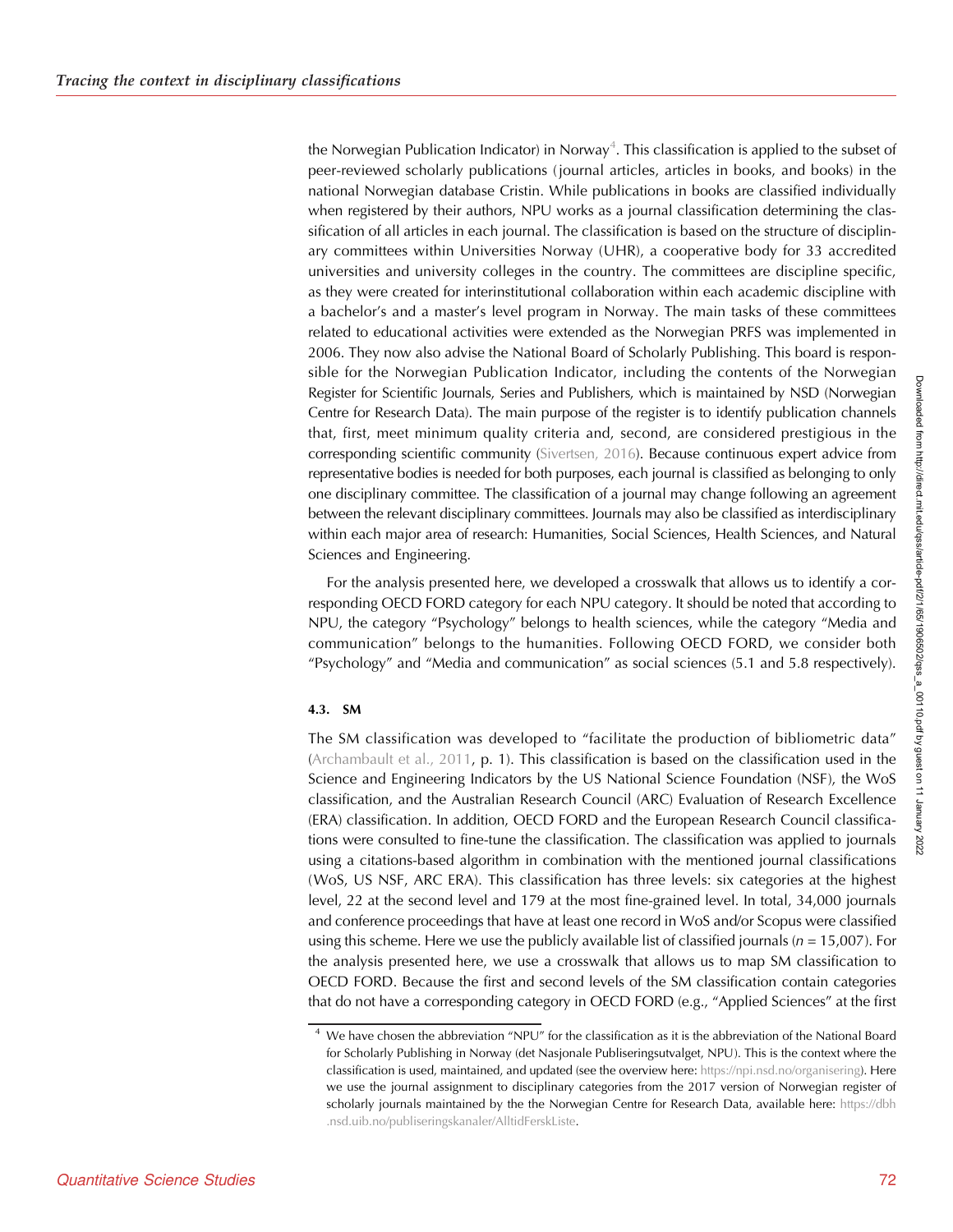level or "Communication & Textual Studies" at the second level), we map the lowest level: the 179 subfields.

#### 4.4. WoS

WoS classification consists of 252 subject categories and is used to classify journals included in indices within the WoS Core Collection. For each journal, multiple categories can be employed. [Pudovkin and Garfield \(2002\)](#page-23-0) wrote that the application of WoS to journals is based on an approach that involves journal's title and citation patterns and other criteria. At the same time, as has been acknowledged in the literature earlier, documentation of this classification and its underlying principles is limited [\(Leydesdorff & Rafols, 2009](#page-23-0); [Wang & Waltman, 2016\)](#page-23-0). To map WoS to OECD FORD, we use the [OECD Category to Web of Science Category](#page-23-0) [Mapping 2012](#page-23-0) (2012). For recently added WoS categories that were not included in this mapping, we identified the corresponding OECD FORD category manually.

## 4.5. ERIH PLUS

The European Reference Index for the Humanities and the Social Sciences (ERIH PLUS)<sup>5</sup> is a dynamic register of journals and series in SSH ( $n = 8,009$ ; [Lavik & Sivertsen, 2017\)](#page-22-0). In 2014, the responsibility to maintain and further develop this register was assigned to the Norwegian Centre for Research Data (NSD). This register employs a one-level classification scheme with 30 categories that is mapped by the NSD staff to OECD FORD. The procedure for the classification of journals is as follows: First, the person who suggests a journal for inclusion in ERIH PLUS (often, the journal editor) provides information on the disciplinary scope of the journal. This information is afterwards validated and corrected, if necessary, by the NSD staff (personal communication with the NSD staff, August 17, 2020). There are no restrictions on the number of categories to which a single journal can be assigned. For further information on ERIH PLUS, see [Lavik and Sivertsen \(2017\).](#page-22-0)

## 4.6. OECD FORD

The OECD FORD classification, earlier known as the Fields of Science classification (FOS), was developed as part of the Frascati Manual for R&D measurement purposes. We use here the version that was published in 2015 ([OECD, 2015](#page-23-0)) and the more detailed description of each category [\(OECD, 2007\)](#page-23-0). This is a two-level classification scheme with six higher level categories and 42 lower level categories. As noted, we mapped the five explored classifications to OECD FORD for comparison. The Supplementary Material provides the complete list of journals and their OECD FORD classification codes used in this analysis.

## 5. METHODS

#### 5.1. Data

We use data from two bibliographic databases (VABB-SHW in Flanders, the Dutch-speaking part of Belgium, and Cristin in Norway) and WoS. Data were retrieved from Cristin on March 24, 2018 and from VABB-SHW on May 23, 2017. WoS data were retrieved from the in-house WoS database maintained by ECOOM-Leuven on July 23, 2018, and from the Clarivate Analytics WoS database via the web interface on November 21, 2018. The choice to use data from these two countries is merely pragmatic. In addition, we assume that comparisons in

<sup>5</sup> Downloaded on March 4, 2020 from [https://dbh.nsd.uib.no/publiseringskanaler/erihplus/periodical](https://dbh.nsd.uib.no/publiseringskanaler/erihplus/periodical/listApprovedAsCsv) [/listApprovedAsCsv](https://dbh.nsd.uib.no/publiseringskanaler/erihplus/periodical/listApprovedAsCsv).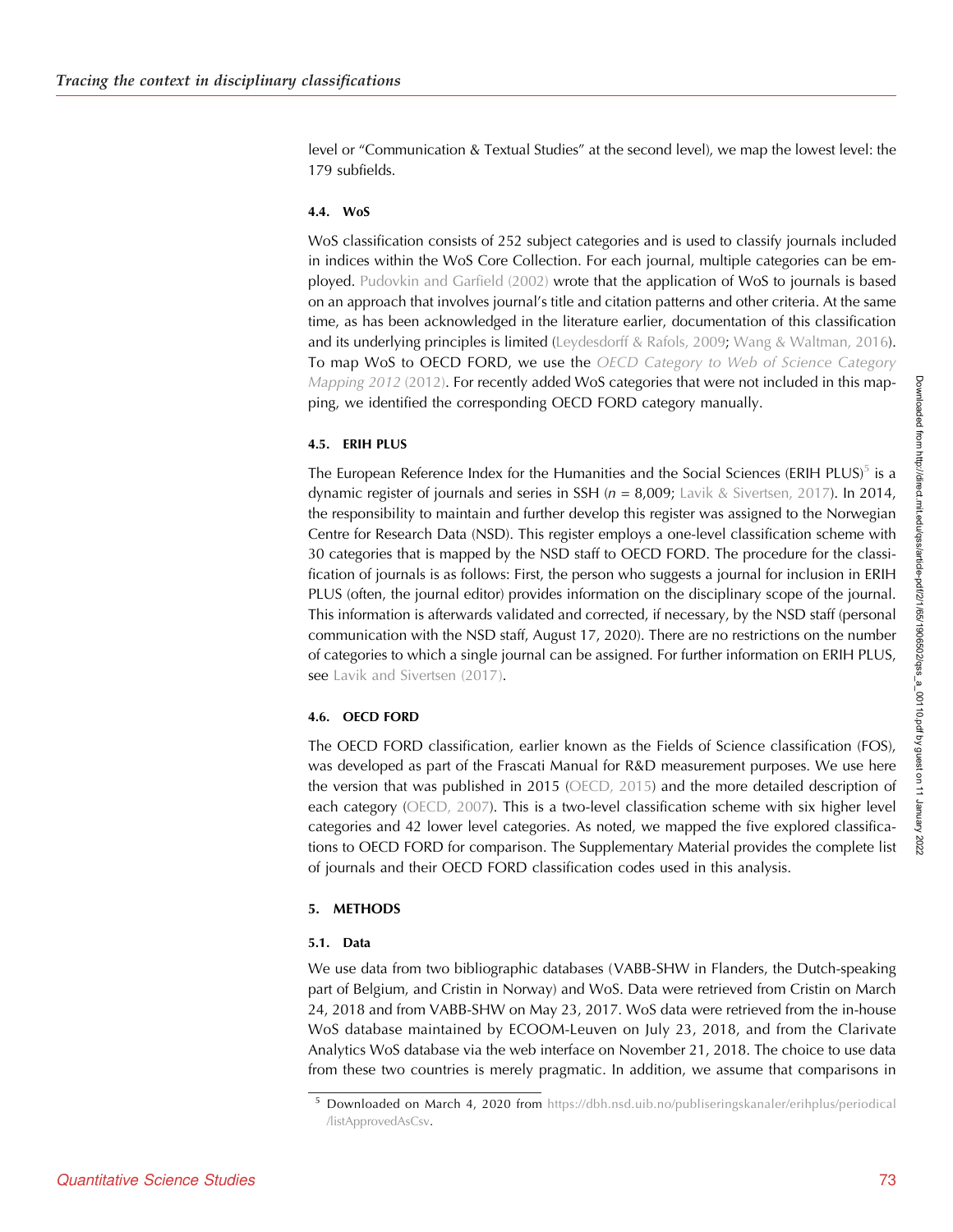relation to classifications are methodologically more robust if carried out using data from more than one national database.

The analysis is conducted using 10 data sets (five per country: Reference, WoS, SM, ERIH PLUS, VABB-NPU) delineated as follows (Table 2). The data sets WoS, SM, ERIH PLUS, and VABB-NPU are subsets of the reference data set. The reference data set is not used in analyses, but the summary of the number of publications by discipline is available in Table S1 in the Supplementary Material. The reference data set is retrieved from the national databases and consists of peer-reviewed journal articles in SSH (2006–2015) by authors affiliated to universities. The WoS data set is limited to articles from the reference data set that are indexed in the three main indices in WoS (SCI-E, SSCI, AHCI). While the SM data set is limited to articles in journals that are included in the SM classification, the ERIH PLUS data set is confined to the journals included in ERIH PLUS. Finally, the VABB-NPU data set contains articles in the subset of journals that were identified in the reference data sets both from Flanders and Norway; journals that were identified in only one of the data sets were not considered.

Criteria that are used in all data sets refer to the time frame 2006–2015, institutions to which authors of articles are affiliated (the five universities in Flanders and the eight universities in Norway), publication type (journal articles), and the peer-review status (only peer-reviewed publications are taken into account). Delineation on the basis of institutions was carried out using institution identifiers as they are recorded in the VABB-SHW and Cristin databases. In recent years, several higher education institutions in Norway have been merged: Here, identifiers refer to the present institution (if A is merged with B, then in the analysis all publications from A before the merger are regarded as belonging to B).

Peer-reviewed publications were identified as follows. For Flanders, "peer-reviewed" refers to publications in journals included in the list of peer-reviewed journals by the Authoritative Panel (VABB version 7) (for details see [Verleysen et al., 2014](#page-23-0)) and/or that are identified as indexed in WoS for the WoS-based part of the Flemish PRFS. For Norway, "peer-reviewed" refers to Level 1 and Level 2 in the Norwegian Register of Scholarly Journals ([Sivertsen, 2016\)](#page-23-0).

|                                                                                              | Data set  |                          |       |           |                 |  |  |  |
|----------------------------------------------------------------------------------------------|-----------|--------------------------|-------|-----------|-----------------|--|--|--|
| Sample and criteria used to delineate data subsets                                           | Reference | <b>WoS</b>               | SM    | ERIH PLUS | <b>VABB-NPU</b> |  |  |  |
| <b>Flanders</b>                                                                              |           |                          |       |           |                 |  |  |  |
| # of publications                                                                            | 29617     | 12549                    | 11507 | 11061     | 18509           |  |  |  |
| # of journals                                                                                | 5589      | 2377                     | 2014  | 1957      | 2276            |  |  |  |
| Norway                                                                                       |           |                          |       |           |                 |  |  |  |
| # of publications                                                                            | 26054     | 9451                     | 10436 | 9066      | 10653           |  |  |  |
| # of journals                                                                                | 5193      | 2089                     | 2004  | 1690      | 2276            |  |  |  |
| Only articles indexed in Web of Science (SCIE, SSCI, AHCI)                                   |           | Yes                      |       |           |                 |  |  |  |
| Only articles in journals included in Science-Metrix list                                    |           | $\overline{\phantom{0}}$ | Yes   |           |                 |  |  |  |
| Only articles in journals included in ERIH PLUS                                              |           |                          |       | Yes       |                 |  |  |  |
| Only articles in journals that are present in the data sets<br>both from Flanders and Norway |           |                          |       |           | <b>Yes</b>      |  |  |  |

**Table 2.** Samples and criteria used to delineate data subsets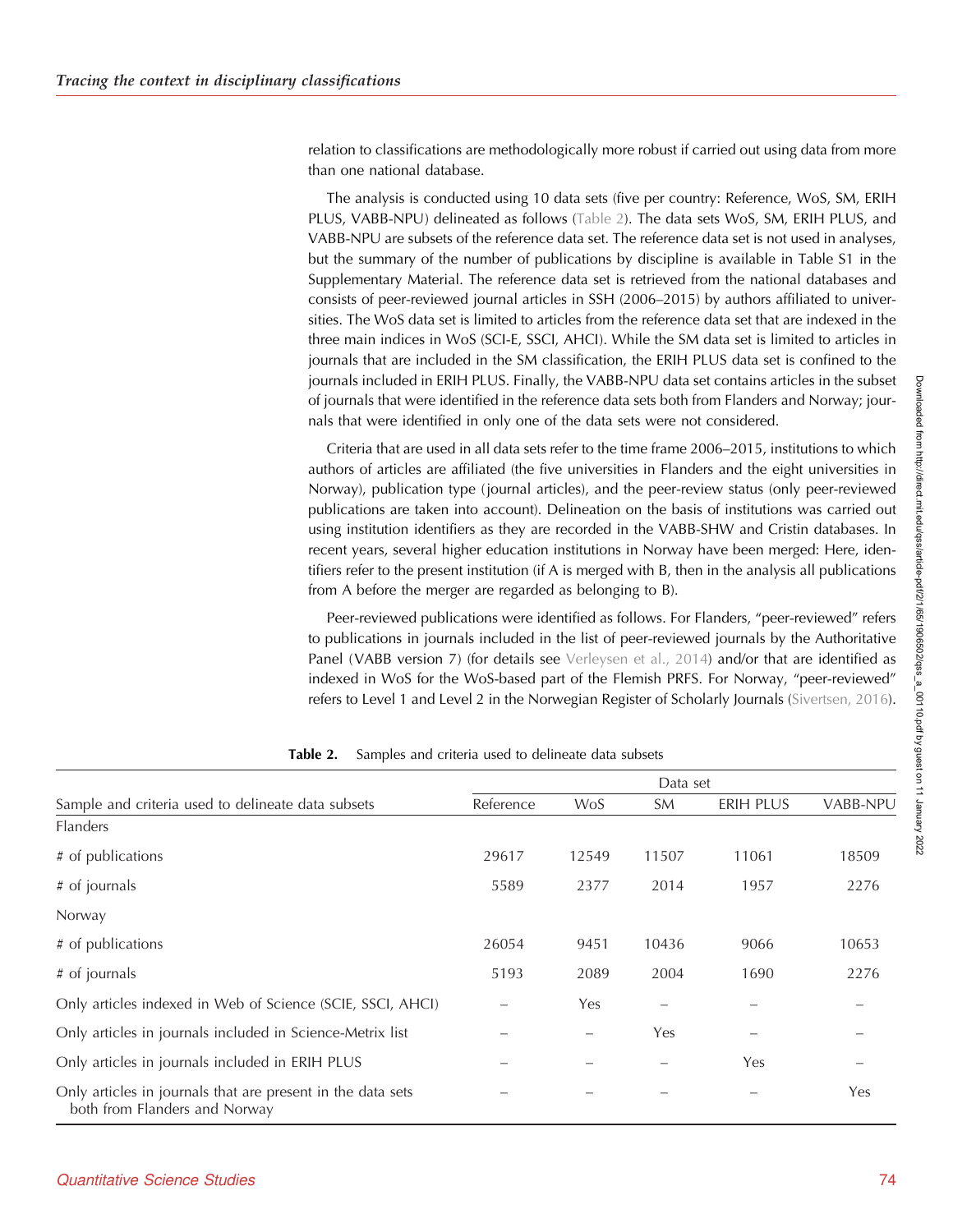Publications in SSH here means publications in journals belonging to SSH. The reference point for SSH are those disciplines that are listed under classes 5 (Social Sciences, SS) and 6 (Humanities, H) in the OECD FORD classification.

To delineate the WoS data sets, we identified articles that are indexed in WoS. The identification was carried out on article level. We used data sets retrieved from the ECOOM-Leuven in-house WoS database and the identification was carried out using a string-matching approach that allows for small differences in the matched references [\(S](#page-23-0)<sub>I</sub> e & Guns, 2019, [2020\)](#page-23-0). To acquire WoS classification for all articles in the WoS data sets, we searched ISI numbers via the Clarivate Analytics WoS user interface online. The SM and ERIH PLUS data sets were delineated by identifying articles that are included in, respectively, the SM classification and the ERIH PLUS list of journals on the basis of ISSN (both print and online if applicable). Finally, the VABB-NPU data sets were delineated using a list of unique ISSNs that can be identified in both the Flemish and Norwegian reference data sets.

#### 5.2. Analysis

Our analysis is based on seven pairwise comparisons (VABB and WoS, VABB and SM, VABB and ERIH PLUS, NPU and WoS, NPU and SM, NPU and ERIH PLUS, and VABB and NPU) at journal and article level. By article level we mean the analysis in terms of publication counts to which we apply the classification of journals.

Our analysis is structured in two parts. The first part of the analysis provides a general overview of the similarity of disciplinary profiles for journals and articles across the classifications. To do so, we use the Jaccard index calculated pairwise at the level of journals and articles. If  $d_A$  and  $d_B$  denote the set of disciplines for a journal or article according to, respectively, classifications A and B, the journal or article's Jaccard index associated with A and B is



The mean of the Jaccard index  $(M<sub>Jaccard</sub>)$  is aggregated for each discipline, as well as for subtotals (SS, H) and totals (SSH) provide general insight into the similarity of classifications.

The second part of the analysis zooms into changes in absolute and relative numbers due to the choice of classification. To capture this, we use percentage error (%error) and arithmetic difference in share (diff.share). While %error captures relative differences in the absolute number of publications, the *diff.share* helps to identify alterations in the disciplinary structure—the distribution of publications across disciplines expressed as the share of publications by discipline. If we denote the number of publications according to classification A by  $V_A$ , % error is acquired as follows (taking classification B as the baseline):

$$
\%error = \frac{V_A - V_B}{V_B} \times 100\%.
$$

As noted in Section 3, we use the local classifications as the baseline, thus implying that we regard the local classifications to be more accurate. Hence the *%error* captures the extent to which the use of a different, other than the local, classification produces an error.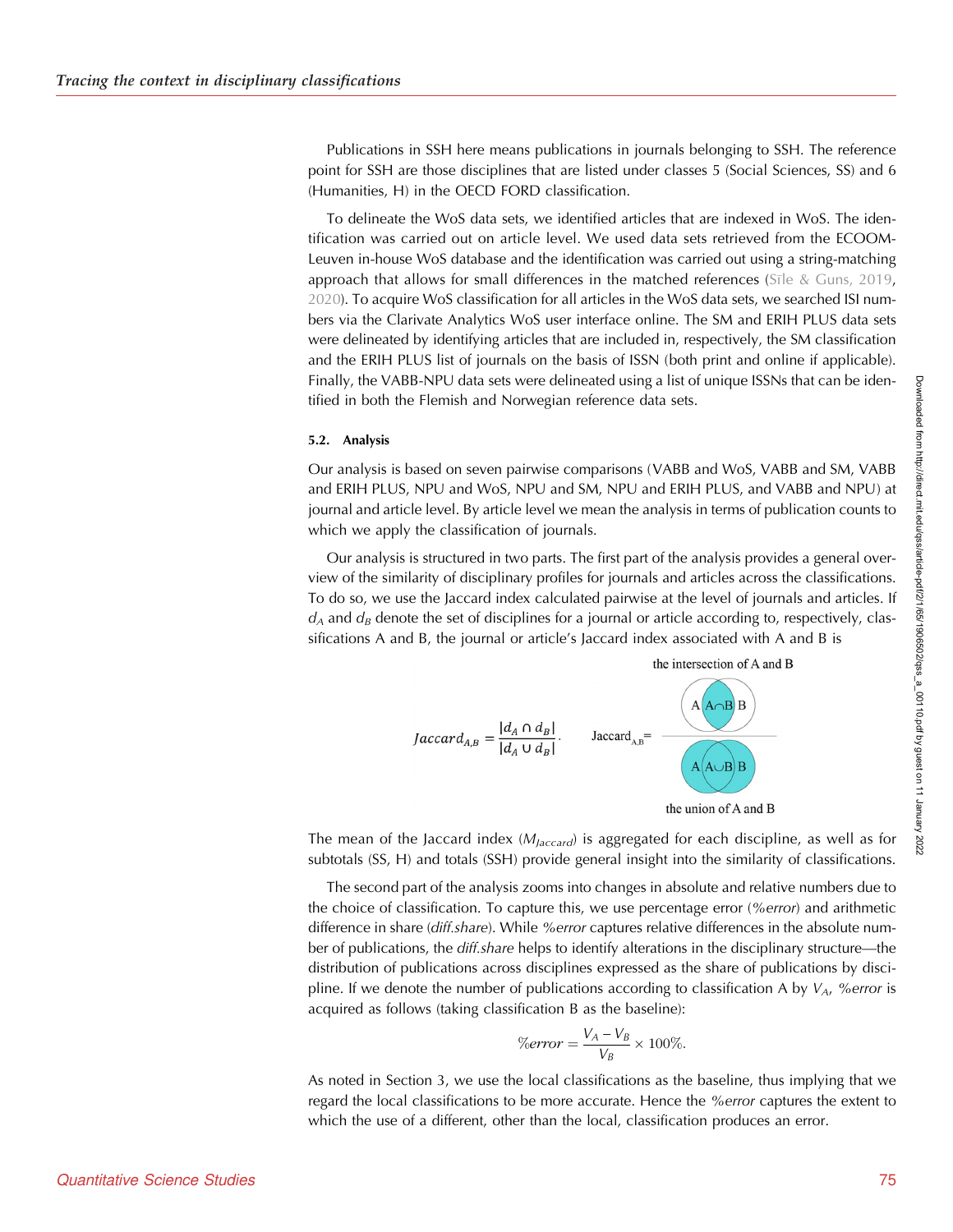As our interest is in research performance, all analyses are carried out using fractionalized counts. Fractionalized counts are calculated as the number of local authors divided by the total number of authors. Detailed results in tabular format can be found in the Supplementary Material.

#### 5.3. Limitations

The main limitation of this study is related to the comparative nature of the analysis. We use data from two different national databases. Even though both databases are assumed to be comprehensive databases for peer-reviewed scholarly publications (for Flanders, only for SSH), we are aware that there are some differences in database setups that might alter our results. For example, we know that in Norway, the category "journal article" also includes papers in conference proceedings that are published with an ISSN. Also, there might be discrepancies in what is considered a scholarly peer-reviewed publication, given the differences in inclusion criteria ([S](#page-23-0)<sub>I[le et al., 2018](#page-23-0))</sub>. Due to the focus of this study we assume, however, that the influence of those discrepancies is of minor importance.

Another minor limitation is related to the WoS data sets, the data sets limited to the articles indexed in WoS. Our bibliographic data matching approach was developed taking VABB-SHW data as the point of reference. This means that the accuracy of the approach with respect to Cristin data might be lower due to differences in bibliographic data collection and processing practices. Consequently, the number of WoS-indexed articles for Norway might be underestimated. Given that the focus of this study is not WoS coverage, we assume that the acquired level of accuracy is acceptable.

#### 6. RESULTS

#### 6.1. Similarity of Disciplinary Profiles Across Classifications

[Figure 1](#page-12-0) provides an overview of  $M_{\text{Jaccard}}$  by discipline at the level of articles and journals (see also Tables S6 and S7 in the Supplementary Material). Although at the level of the articles there is a slightly larger similarity than at the level of the journals, the figures for both levels are comparable. Therefore, in what follows, we focus on the disciplinary profile at the level of articles.

A slight variation in  $M_{Jaccard}$  can be observed across all the compared pairs of classifications ([Figure 1](#page-12-0));  $M_{\text{Jaccard}}$  for SSH in total is on average 0.73 (SD = 0.39, Md = 1, range = 0.63–0.80). Across the compared classifications, the highest similarity can be identified for the pair of local classifications (NPU and VABB;  $M_{laccard} = 0.80$ ). While VABB is quite similar to WoS (0.78), NPU is closer to the ERIH PLUS classification (0.77). The similarity between the two local classifications as well as between VABB and WoS might be explained by the fact that NPU and WoS were used when creating the VABB classification ([Guns et al., 2018](#page-22-0)). The least similar pairs are the local classifications and SM (0.65 for VABB-SM and 0.63 for NPU-SM) as well as NPU-WoS (0.65). Comparing SSH, it is evident that in nearly all comparisons there is a slightly higher agreement for the humanities.

The variation across disciplines is noteworthy. For most disciplines, the similarity across classifications falls within the interquartile range. There are, however, two groups of disciplinary categories that tend to have either consistently higher or lower similarity than the other disciplines. High similarity across all classifications can be observed for "Economics and business," "Educational sciences," and "Law" as well as for "History and archaeology,"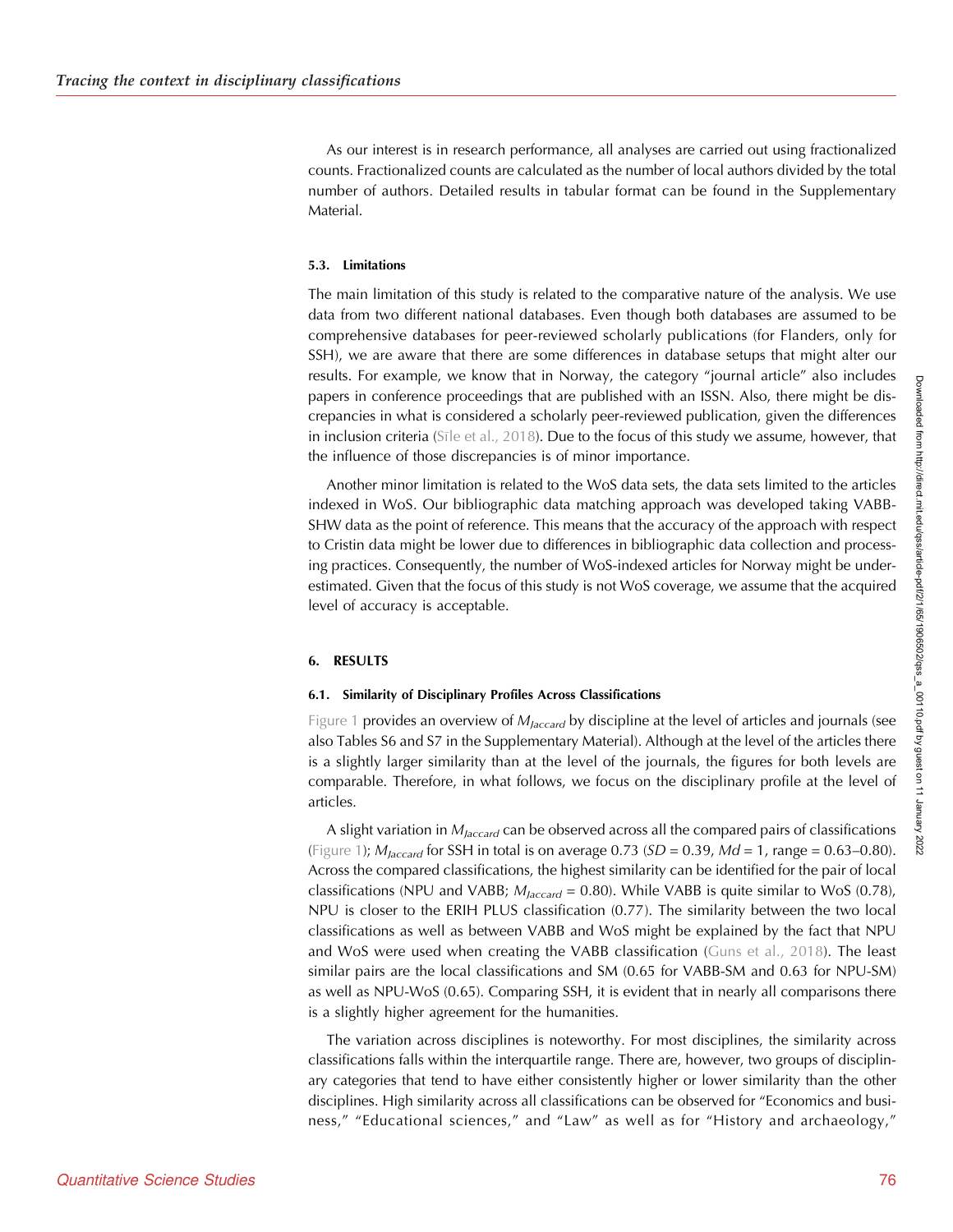<span id="page-12-0"></span>

Figure 1. Mean Jaccard index by discipline at the level of journals and articles. (PSY—Psychology, ECON—Economics and Business, EDU— Educational sciences, SOC—Sociology, LAW—Law, POL—Political science, GEO—Social and economic geography, MEDIA—Media and communications, OTHS—Other social sciences, HIST—History and archaeology, LANG—Languages and literature, PHIL—Philosophy, ethics, and religion, ART—Art, OTHH—Other humanities).

"Languages and literature," and "Philosophy, ethics, and religion." For these categories, the Jaccard index means are, on average, higher than 0.75 across all classifications.

Note, however, that a relatively low (<0.40) similarity can be observed for "Economics and business" for the comparisons with ERIH PLUS classification. A manual inquiry into the journals in this category shows that a number of journals that according to the other classifications belong to "Economics and business" are classified as journals in "Psychology," "Educational sciences," "History and archaeology," or other categories (e.g., Academy of Management Review, Evaluation and Program Planning, European Journal of the History of Economic Thought).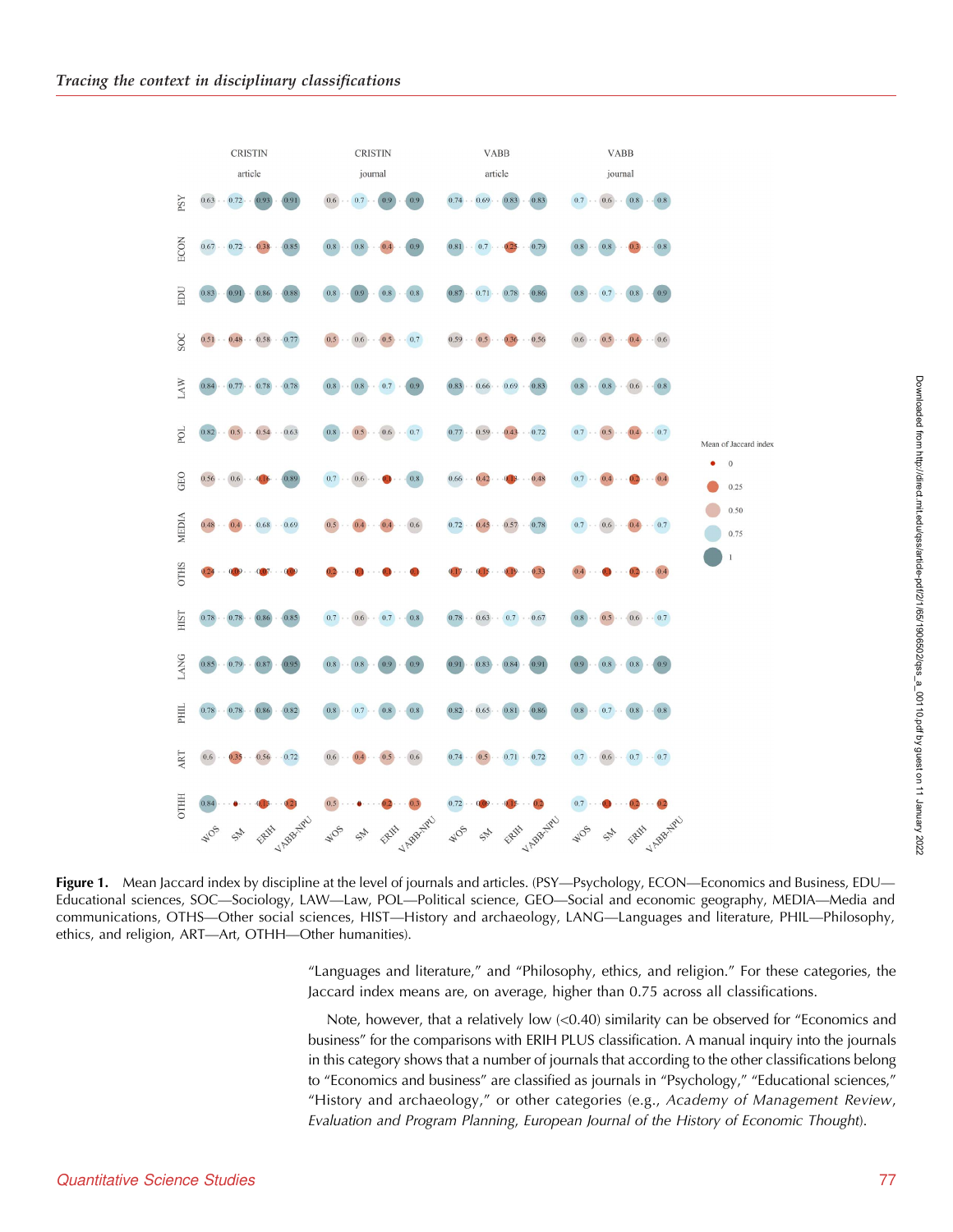Among the categories that appear less similar across the different classifications, we find "Sociology" and "Social and economic geography," and the two residual categories "Other social sciences" and "Other humanities."

This analysis shows that the disciplinary profile of journal articles in Flanders and Norway can be determined with a considerable level of accuracy using the respective local classifications (the VABB for Norway and the NPU for Flanders). At the same time, this analysis also indicates that there is a risk of misrepresentation of a number of disciplines primarily in the social sciences (e.g., sociology).

#### 6.2. Differences in the Absolute Number of Publications

In this section, we continue with the analysis of differences in the absolute number of publications captured with %error. Overall, the analysis in terms of the absolute number of SSH articles reaffirms findings from the analysis of the disciplinary profile of articles.

The total number of SSH publications is greater when using local disciplinary classifications rather than the WoS classification (3% for Flanders and 8% for Norway). Even greater differences can be observed for the comparisons with the SM classification (differences of 10% for Flanders and 16% for Norway). In the comparison with ERIH PLUS, however, the number of SSH articles remains the same. Comparing the two local classifications (VABB and NPU), the number of publications for Norway is identical using both classifications. For Flanders, in contrast, the number is 5% smaller when using the NPU classification.

Articles that are not identified within SSH using WoS, SM, or NPU, are most often associated with categories within the knowledge domain "Medicine and Health sciences" ([Table 3](#page-14-0), [Figure 2\)](#page-15-0). For both Flanders and Norway, these categories account for the majority of non-SSH articles. In addition to medical fields, non-SSH articles are associated with the knowledge domains "Civil engineering," "Earth and related environmental sciences," and "Computer and information sciences." This indicates, first, that boundaries between broad knowledge domains such as SSH, medicine, engineering, and natural sciences are somewhat blurred, as indicated in science mapping studies [\(Börner, Klavans et al., 2012](#page-21-0)). Second, this is an indication of a context-specific understanding of a particular discipline that leads to the assignment of journals such as Urban Water Journal to "Social and Economic Geography" (as in NPU) instead of "Earth and related environmental sciences" (as in WoS).

The findings for SS and H explored separately are slightly different, however. In most cases, the number of SS articles is greater when using the local classifications (1% for VABB-WoS, 13% for VABB-SM, 1% VABB-ERIH PLUS, 7% for VABB-NPU, 7% for NPU-WoS, and 19% for NPU-SM) with the exceptions for NPU-ERIH PLUS (2%) and NPU-VABB (1%), where the numbers are slightly lower when using the local classifications. For H, in most cases the number of articles is smaller when using the local classifications (4% for VABB-WoS, 12% for VABB-ERIH PLUS, 7% for NPU-WoS, and 15% for NPU-ERIH PLUS) with the exception for VABB-SM (10%) and NPU-SM (15%). Finally, a comparison of the two local classifications shows that the number of publications in SS and H is greater when using VABB (Flanders: SS 7%, H 7%; Norway: SS 1%, H 7%).

%error varies considerably by discipline similarly to what could be observed in the analysis of disciplinary profile ([Figure 2,](#page-15-0) Tables S2–S5 in Supplementary Material). [Figure 2](#page-15-0) demonstrates changes in the number of articles by discipline using different classifications (see also Supplementary Material for comparisons with SM, and the two local classifications). For the comparisons with WoS, it is evident that a substantial number of publications in the category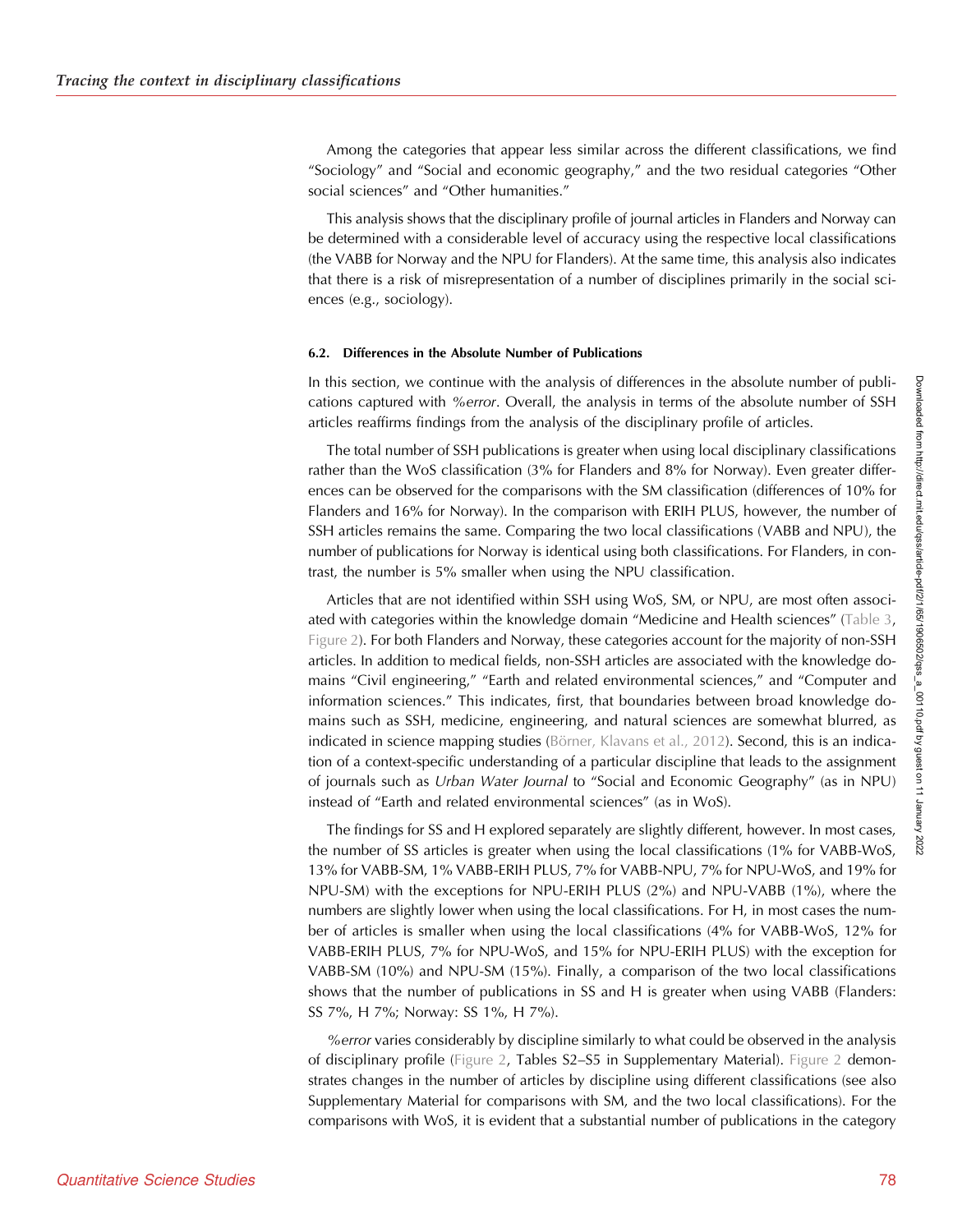Tracing the context in disciplinary classifications

Tracing the context in disciplinary classifications

<span id="page-14-0"></span>

| Comparison with Web of Science subject categories |       |                |             |          | Comparison with Science-Metrix classification |             |        |               |             |          | Comparison of local classifications |              |       |      |
|---------------------------------------------------|-------|----------------|-------------|----------|-----------------------------------------------|-------------|--------|---------------|-------------|----------|-------------------------------------|--------------|-------|------|
| Flanders                                          |       |                | Norway      | Flanders |                                               |             | Norway |               |             | Flanders |                                     |              |       |      |
| Category                                          | #     | $\frac{0}{0}$  | Category    | #        | $\frac{0}{0}$                                 | Category    | #      | $\frac{0}{0}$ | Category    | #        | $\frac{0}{0}$                       | Category     | #     | $\%$ |
| <b>BMED</b>                                       | 199.9 | 54             | <b>HEAL</b> | 176.2    | 25                                            | <b>HEAL</b> | 268.1  | 30            | <b>HEAL</b> | 255.2    | 21                                  | <b>CMED</b>  | 224.4 | 30   |
| <b>CMED</b>                                       | 67.6  | 18             | <b>BMED</b> | 155.5    | 22                                            | <b>OTHE</b> | 238.0  | 26            | <b>CMED</b> | 167.3    | 14                                  | <b>HEAL</b>  | 139.4 | 19   |
| <b>HEAL</b>                                       | 37.7  | 10             | EARTH       | 105.3    | 15                                            | <b>CMED</b> | 106.2  | 12            | <b>CIVE</b> | 155.4    | 13                                  | <b>OTHE</b>  | 87.5  | 12   |
| <b>CIVE</b>                                       | 18.3  | 5              | <b>CMED</b> | 93.2     | 13                                            | <b>COM</b>  | 90.4   | 10            | <b>COM</b>  | 139.5    | 12                                  | <b>COM</b>   | 72.3  | 10   |
| EARTH                                             | 12.3  | 3              | <b>COM</b>  | 68.0     | 10                                            | <b>CIVE</b> | 65.8   | 7             | <b>ENVE</b> | 121.7    | 10 <sup>1</sup>                     | <b>BMED</b>  | 64.3  | 9    |
| <b>MAT</b>                                        | 10.5  | 3              | <b>BIO</b>  | 53.6     | 8                                             | <b>ENVE</b> | 60.8   | 7             | EARTH       | 110.9    | 9                                   | <b>MATE</b>  | 54.9  |      |
| <b>COM</b>                                        | 6.9   | $\overline{2}$ | AGR         | 16.8     | $\overline{2}$                                | <b>MAT</b>  | 39.5   | 4             | AGR         | 101.4    | 8                                   | <b>MECH</b>  | 34.0  | 5    |
| <b>OTHE</b>                                       | 5.3   |                | PHYS        | 9.8      |                                               | EART        | 17.8   | 2             | <b>OTHE</b> | 93.2     | 8                                   | <b>BIO</b>   | 33.0  | 4    |
| AGR                                               | 4.0   |                | MATE        | 6.7      |                                               | <b>BIO</b>  | 13.7   | 2             | <b>BIO</b>  | 47.3     | 4                                   | <b>CIVE</b>  | 22.9  | 3    |
| <b>ENVE</b>                                       | 3.8   |                | <b>ENVE</b> | 6.3      |                                               | <b>AGR</b>  | 3.3    | $\Omega$      | <b>MAT</b>  | 13.6     |                                     | <b>OTHHL</b> | 9.8   |      |
| Total                                             | 371.9 | 100            | Total       | 699.2    | 100                                           | Total       | 908.8  | 100           | Total       | 1212.6   | 100                                 | Total        | 752.2 | 100  |

**Table 3.** The 10 most often occurring categories for articles not associated with social sciences and humanities\*

\* For data sets ERIH PLUS (Flanders and Norway) and VABB-NPU (Norway), all SSH publications were classified as SSH also using the ERIH PLUS and the local classifications.

Academic discipline abbreviations. AGR: Agriculture, Forestry, and Fisheries; BIO: Biological sciences; BMED: Basic medicine; CIVE: Civil engineering; CMED: Clinical medicine; COM: Computer and information sciences; EARTH: Earth and related environmental sciences; ENVE: Environmental engineering; HEAL: Health sciences; MAT: Mathematics; MATE: Materials engineering; MECH: Mechanical engineering; OTHE: Other engineering; OTHHL: Other health sciences; PHYS: Physical sciences.

The third column (%) for each comparison refers to the share of all the articles that were not associated with social sciences and humanities.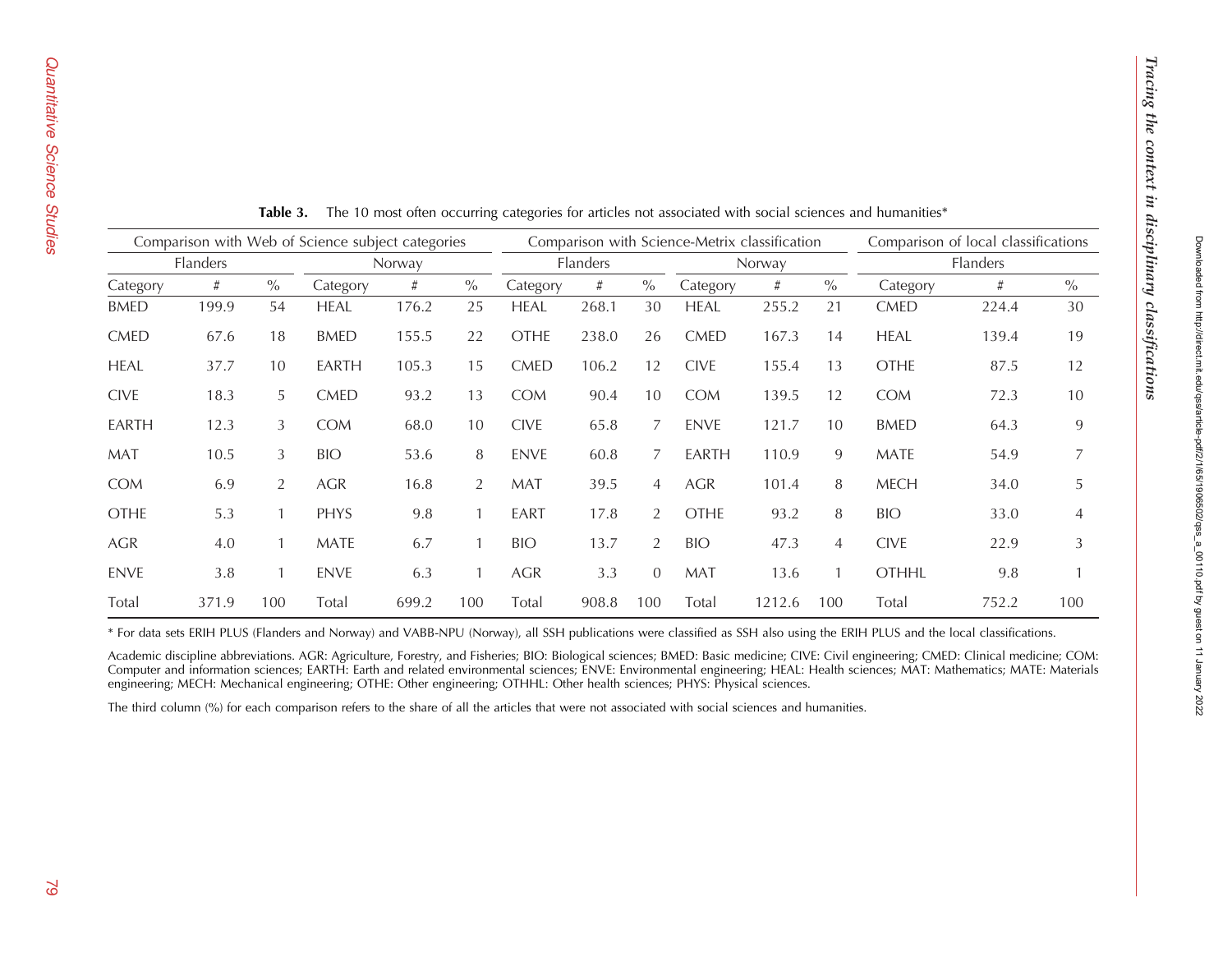<span id="page-15-0"></span>

Figure 2. Changes in the number of publications by discipline due to the choice of a classification. (for readability limited to combinations of disciplines with at least 75 fractionalized articles; PSY—Psychology, ECON—Economics and Business, EDU—Educational sciences, SOC—Sociology, LAW—Law, POL—Political science, GEO—Social and economic geography, MEDIA—Media and communications, OTHS—Other social sciences, HIST—History and archaeology, LANG—Languages and literature, PHIL—Philosophy, ethics, and religion, ART—Art, OTHH—Other humanities, NAT—Natural sciences, ENG—Engineering and technology, MED—Medical and health sciences, AGR—Agricultural sciences).

"Psychology" in the local classifications are seen as part of medical and health sciences when using WoS. Also, publications in "Economics and business" are spread across multiple categories in social and natural sciences. The comparisons with ERIH PLUS show that a relatively smaller number of publications is dispersed across multiple SSH categories. It is, however, striking that ERIH PLUS evidently carries a bias towards the humanities, presumably as a result of its historical focus on the humanities. As ERIH PLUS includes a relatively high number of journals in, for instance, "History and archaeology" and "Languages and literature," the number of publications appears much greater than when using WoS.

The %error is especially high for social and economic geography and the two residual categories "Other social sciences" and "Other humanities." These high differences might be an indication of a more conservative tendency in the journal-to-category assignment: Interdisciplinary research or research from new disciplines is perceived as belonging to one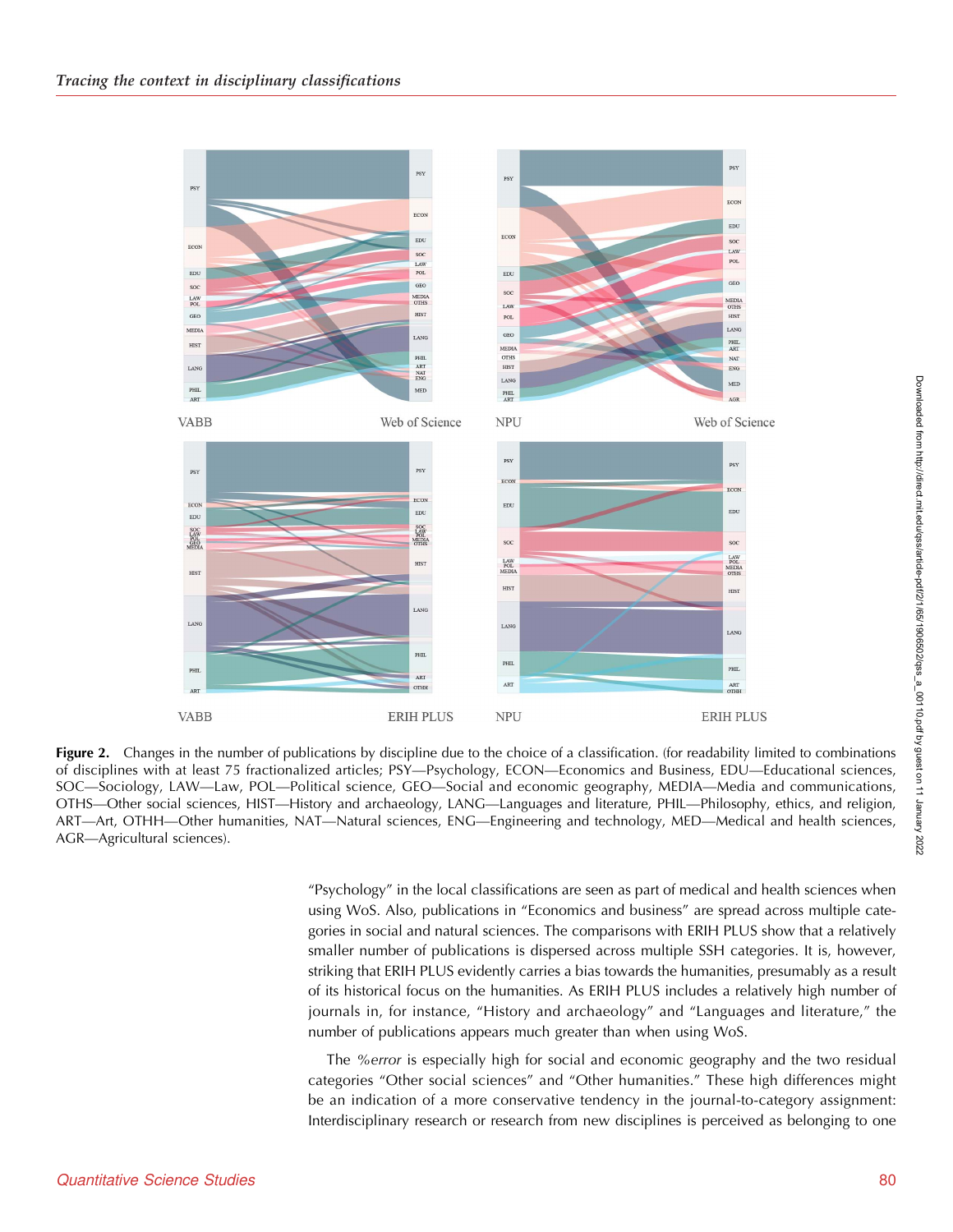of the more established disciplines. This interpretation is supported also by the very low differences for categories "Economics and business," "Educational sciences," "Law," and "Languages and literature." These low differences, however, are not consistent for the compared international classifications (WoS, SM, ERIH PLUS), thus indicating that these classifications also carry arbitrary assumptions on journal-discipline pairs that are not consistently aligned with the two local classifications.

Comparison of the two local classifications shows that at the level of individual disciplines, the number is typically greater using the VABB classification. A possible explanation for this could be the use of multiple categories per journal in VABB. However, contrary to the general trend, there are several categories ("Political science," "Media and communications," and "Other social sciences") where the number of publications is slightly greater when using the NPU classification.

The variability in the differences at the article level can be to a certain extent explained by the unequal distribution of articles across disciplines: %error for categories with a lower number of articles will typically appear more substantial than for categories with many articles. For example, the %error for "Other social sciences" with only 54 fractionalized articles in the data set VABB-WoS is as high as 670%; using the WoS classification, 421 publications are assigned to the category "Other social sciences." Nevertheless, these findings indicate that there seems to be more agreement on journal-discipline pairs for some categories (e.g., "Economics and business") than others (e.g., "Social and economic geography"). Also, the distribution of differences is not equivalent for both countries. For example, the average %error for "Arts" for Flanders across all the comparisons is  $45\%$  ( $SD = 55\%$ ,  $Md = 30\%$ , range =  $3\%$ –119%), while for Norway it is 25% ( $SD = 23\%$ ,  $Md = 17\%$ , range = 10%–60%). The explanation for these differences might be sought in the tendency towards disciplinary homogenization (e.g., economics; [Lee, Pham, & Gu, 2013](#page-22-0)) or, conversely, in the coexistence and persistence of pluralism with respect to the identity of a discipline (e.g., economic geography; Barnes  $\&$ [Sheppard, 2010\)](#page-21-0).

#### 6.3. Differences in the Relative Number of Publications and the Disciplinary Structure

In this section we continue with an exploration of changes in the disciplinary structure—the relative distribution of articles across disciplines—that result from the choice of a disciplinary classification. This representation of SSH research is of potential interest in policy settings when trying to gain an insight into the general structure (or change therein) of research in SSH.

From the considerable variation by discipline identified in the previous analyses we expect that the choice of the disciplinary classification may also affect the representations of the disciplinary structure of SSH research. Our analysis, however, shows that this is not the case. The disciplinary structure is influenced only to a minor extent by the choice of disciplinary classification. For all compared pairs of classifications, the average difference in share is very small  $(M = 1.6 \text{ p.p.}, SD = 0.9 \text{ p.p.}, Md = 1.6 \text{ p.p.};$  [Figure 3\)](#page-17-0).

For WoS and SM classifications, the mean differences are in the range 1.2–1.9 p.p. for both Flanders and Norway. For ERIH PLUS, the differences are slightly higher ( $M = 2.3$  p.p. for Flanders and  $M = 2.2$  p.p. for Norway). Larger differences can be identified for the following: The share of publications in "Social and economic geography" is 8.1 p.p. larger for Norway when using the NPU instead of the WoS classification. For Flanders it is smaller by 5.5 p.p. when using SM. Using ERIH PLUS, the shares of publications in "Languages and literature" are 4.4 p.p. for Flanders and 5.2 p.p. for Norway. Categories with practically no difference for both Flanders and Norway are "Law," "Political science," "Media and communications,"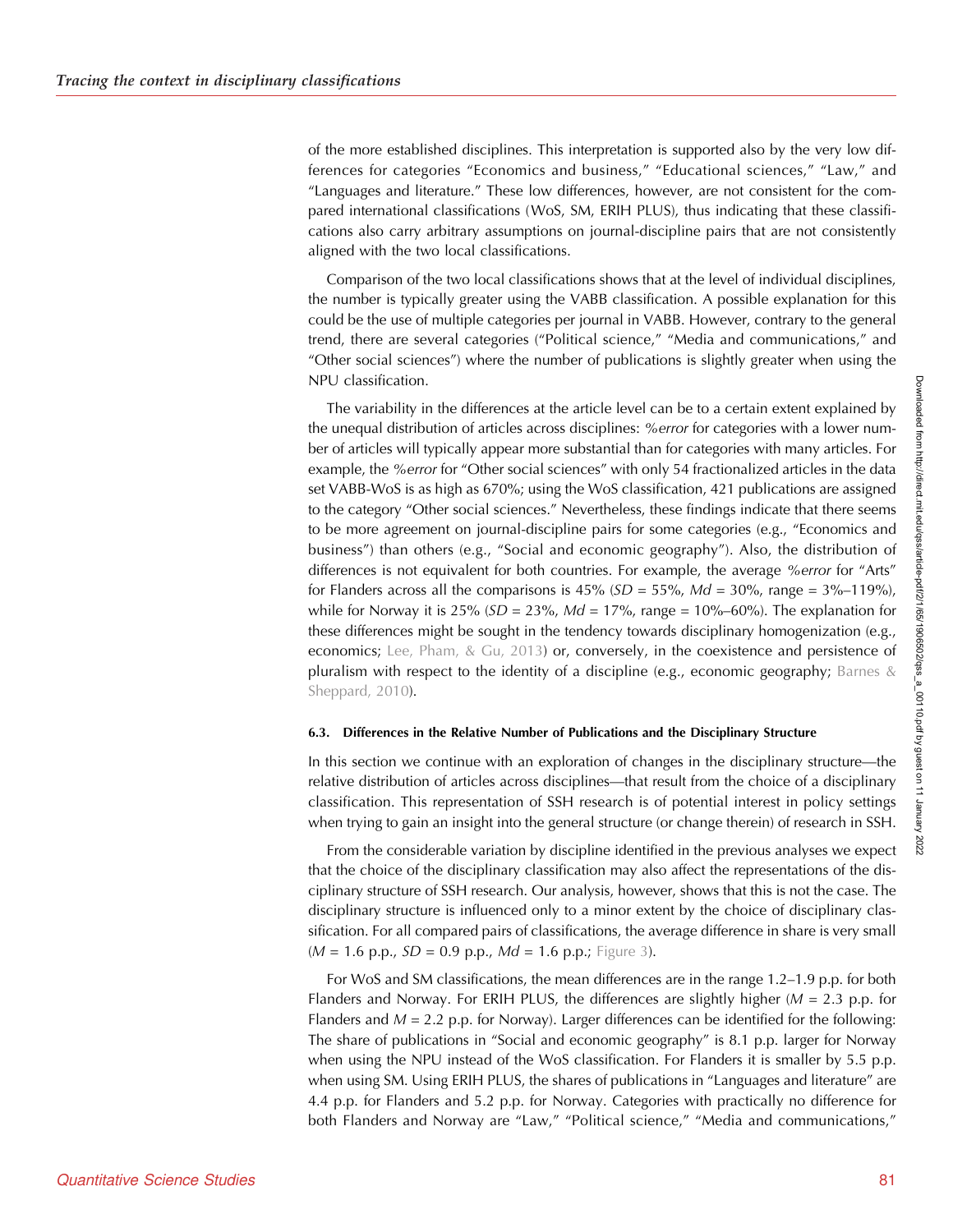<span id="page-17-0"></span>

Figure 3. Overview of difference in share by discipline (in absolute values, jitter (width 0.5) added to avoid overplotting). Each dot represents the difference in share for an individual discipline. Color code indicates whether the share is increasing (blue) or decreasing (orange) when replacing the local classification with another one. Labels of disciplinary categories added only to outliers (PSY—Psychology, SOC—Sociology, GEO—Social and economic geography, OTHS—Other social sciences).

and "Philosophy, ethics, and religion," High similarity only for Flanders can be observed for "Economics and Business" and for Norway for "Educational sciences."

The differences between the two local classifications are even smaller (Flanders:  $M = 1.0$  p. p.,  $Md = 0.4$  p.p.; Norway:  $M = 1.4$  p.p.,  $Md = 0.6$  p.p.). While the largest difference can be identified for the category "Social and economic geography" (3.5 p.p. for Flanders and 7.2 p.p. for Norway), categories with hardly any difference are "Educational sciences," "Law," "Political science," "Media and communications," "Languages and literature," "Philosophy, ethics, and religion," "Arts," and "Other humanities." However, also in the remaining categories the differences are minor. The complete set of results and alluvial diagrams for the remaining pairs of classifications are available as Supplementary Material.

#### 7. DISCUSSION

#### 7.1. Summary of Findings

In this study we have explored how the disciplinary profile—the absolute and the relative number of journal articles in SSH—varies depending on the choice of a disciplinary classification of journals. Specifically, we investigated variations pertaining to specific national databases and disciplines. To this end, we explored pairwise agreement between two local (NPU, VABB) and three international disciplinary classifications (WoS, SM, ERIH PLUS), as well as between the two local classifications. For comparability of the different disciplinary classifications, we made use of OECD FORD: all the classifications were mapped to categories within OECD FORD.

Overall, our study shows that the influence of a disciplinary classification is not equally pronounced across the three analyses pursued here. While the lowest differences were noted in the analysis of disciplinary structure, the highest were present in the analysis of changes in absolute numbers of publications by discipline [\(Figures 2](#page-15-0) and 3, and Tables S1–S7 in the Supplementary Material). The analysis of disciplinary profiles showed modest differences with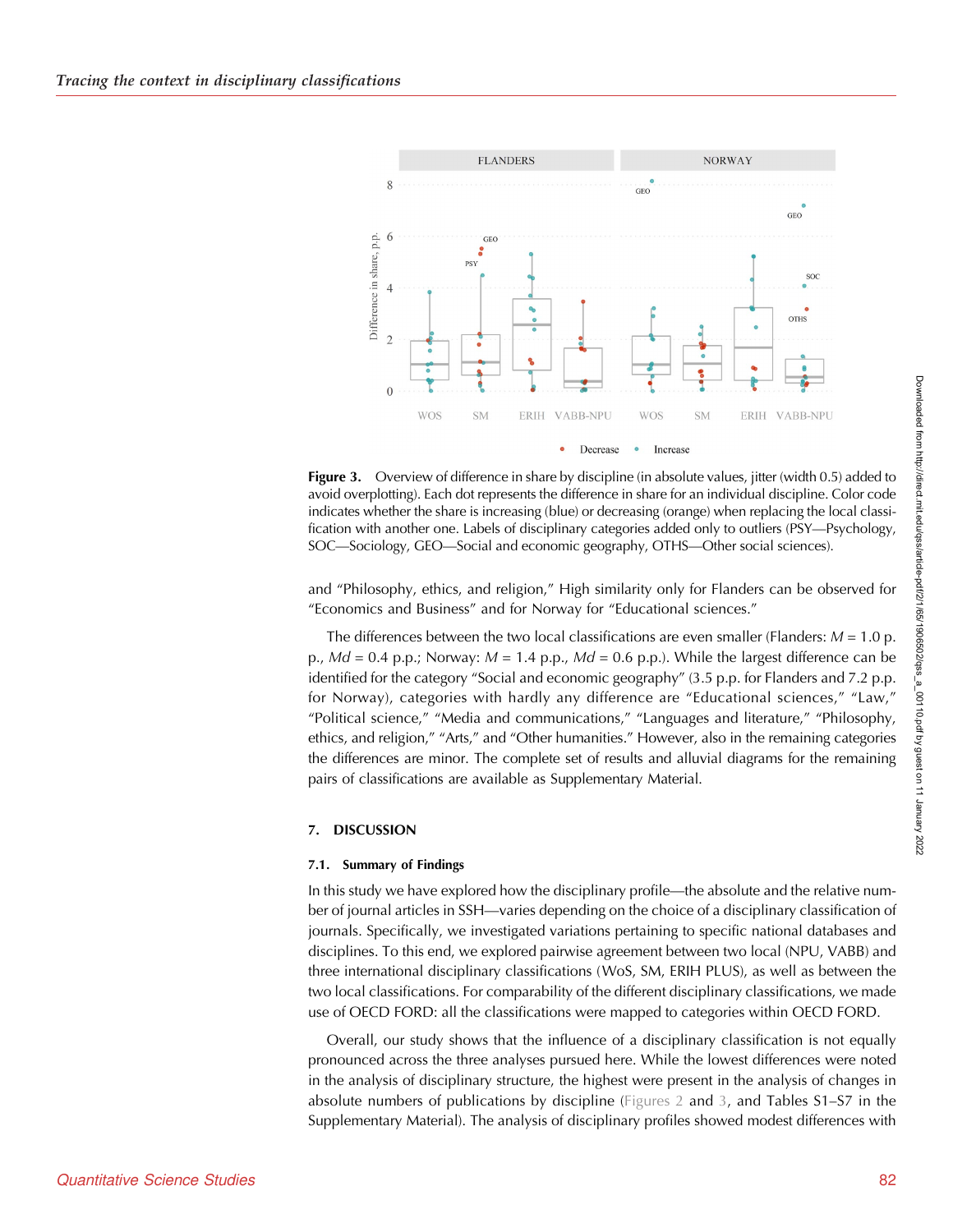a mean Jaccard index of 0.73, on average, for all compared pairs of classifications  $(SD = 0.39)$ ,  $Md = 1$ , range = 0.63–0.80).

At the same time, we identified a considerable variation by discipline across all analyses. Categories that tend to be more similar across all classifications and all levels of analysis are "Economics and business," "Educational sciences," "Law," "Media and Communication," and "Languages and Literature." For "Economics and business" and "Law," however, there are exceptions for some pairs of classifications (see Section 6.1). If we consider only the disciplinary profile of articles, high similarity can also be identified for "Psychology" and "Philosophy, ethics, and religion." Although "Psychology" has high similarity also in terms of absolute numbers (only for Flanders), neither this category nor the one for philosophy indicate high similarity in the relative number of publications. Categories that tend to have high differences across all classifications and analyses are "Social and economic geography" and the two residual categories "Other social sciences" and "Other humanities." Considering only the disciplinary profile, variation across pairs of classification can be noted also for "Sociology."

#### 7.2. Implications for Bibliometric Analyses

Methodological requirements for bibliometric analyses vary depending on the focus of the analysis. For this reason, the importance of the choice of a disciplinary classification is not equally high in all analyses. If the focus is on the absolute number of publications per discipline, the choice of the disciplinary classification can lead to substantial over- or underestimation of the number of publications. In contrast, if the focus is on the relative numbers, the choice of classification seems to have practically no influence. This is the main conclusion that can be drawn from our findings.

For example, one might wish to describe and compare SSH research profiles for universities from different countries, say, for benchmarking purposes. If bibliometric data to be used are available only with differing disciplinary classifications, our findings suggest that different disciplinary classifications can be employed, as the influence on the disciplinary structure is minor. This finding resonates with a similar observation in the context of science mapping: different classifications lead to similar maps of science [\(Rafols & Leydesdorff, 2009](#page-23-0)). In contrast, when the focus is on publication counts in each discipline, our findings suggest that the disciplinary classification can lead to considerable differences. In such a context, a central question of interest is which classification, besides the local one, can best capture the disciplinary profile of journal articles in SSH, as well as the absolute and relative number of articles by discipline.

Here we used data from two databases developed in national settings (VABB and Cristin). For all analyses of articles in VABB, the two classifications that lead to results most similar to those acquired with the local classification are WoS and NPU ( $M_{Jaccard} = 0.8$  for VABB-WoS and VABB-NPU;  $M_{\%error} = 24\%$  with  $SD = 32\%$  for VABB-NPU and  $M_{\%error} = 64\%$  with  $SD =$ 175% for VABB-WoS). The high average difference in %error for VABB-WoS results from the residual category "Other social sciences," where the %error is 670%. If this is disregarded, then the average % error reduces to 17% ( $SD = 18$ %) for VABB-WoS and 16% ( $SD = 17$ %) for VABB-NPU. WoS and NPU are the most similar to VABB also in terms of relative numbers  $(M<sub>diff.share</sub> = 1.4$  for WoS-VABB and  $M<sub>diff.share</sub> = 1.0$  for NPU-VABB). Overall, these findings indicate that for journal articles in VABB, the NPU and WoS can be used as alternatives if for any reason the VABB classification is not available. Of course, not all journals are available in WoS and NPU; this means that the analysis has to be restricted or the classification has to be extended, ideally in consultation with Flemish scholars.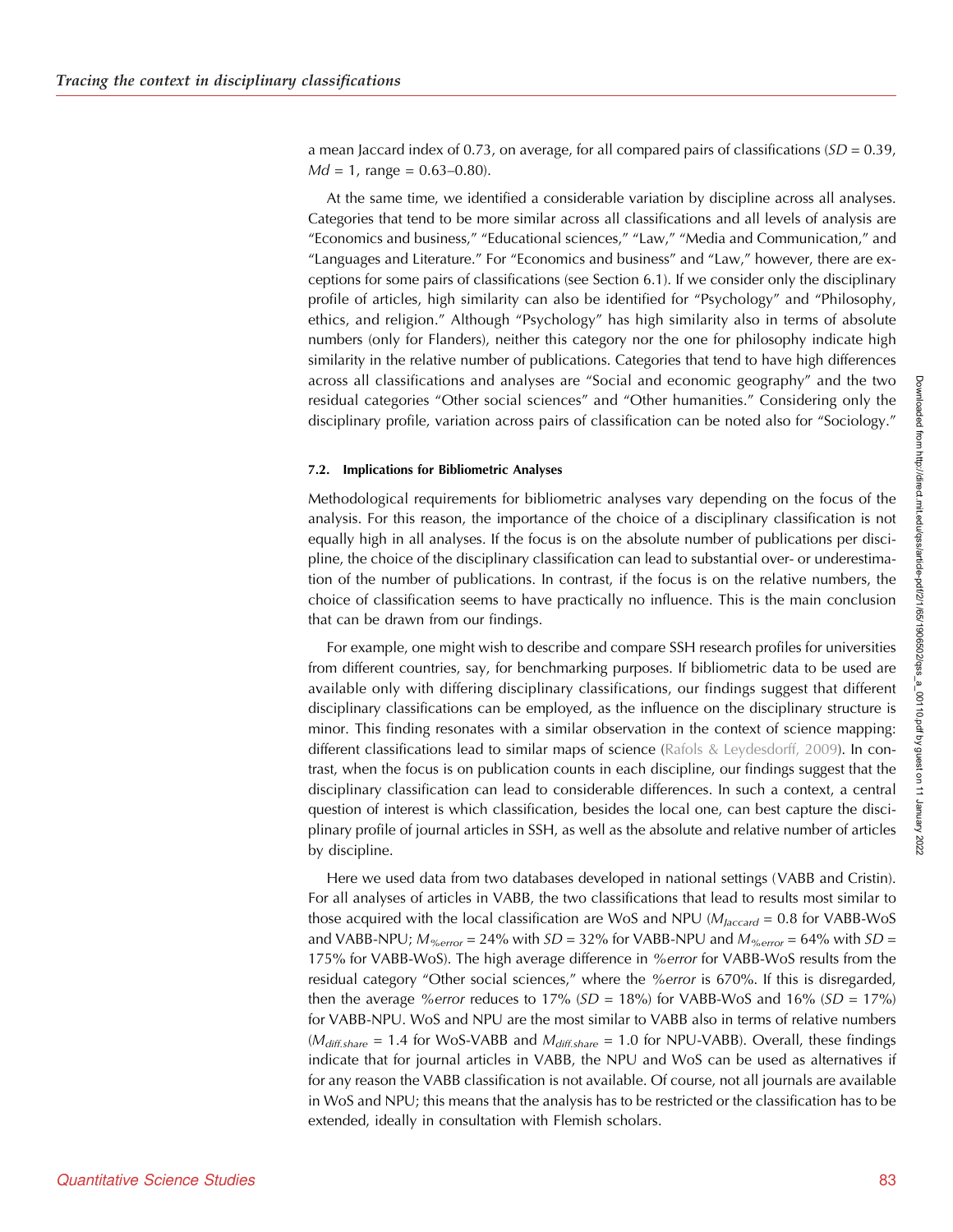For articles in Cristin, this study indicates differing classifications as the most similar to NPU, the classification used for a subset of articles in Cristin. For example, in terms of disciplinary profile of articles, ERIH PLUS and VABB appear as the most similar classifications ( $M_{\text{Jaccard}} =$ 0.77 for NPU-ERIH PLUS and  $M_{Jaccard}$  = 0.80 for NPU-VABB). In contrast, by absolute numbers of publications the two classifications that lead to the lowest average % error are WoS and SM (M  $\gamma_{\text{error}}$  = 26% with *SD* = 26% for NPU-WoS and  $M_{\gamma_{\text{error}}}$  = 28% with *SD* = 22% for SM). Finally, the analysis of changes in disciplinary structure suggests that SM and VABB lead to results most similar to those acquired using NPU, although the variation across the different pairs of classifications is small with respect to this analysis. These somewhat contradictory findings indicate that using VABB and ERIH PLUS it is possible to identify the disciplinary profile of articles that is closest to NPU. However, these two classifications will lead to different numbers of publications by discipline, due to the multiple usage of categories and substantial discrepancies with respect to a number of categories (e.g., "Social and economic geography," "Other social sciences," and "Other humanities"). In other words, most articles that are categorized as "Social and economic geography" in NPU will also be recognized as such using VABB and ERIH PLUS. At the same time, ERIH PLUS and VABB will also identify other articles as belonging to this category, thus increasing the total number of articles in this category. Therefore, if it is important to capture articles in certain disciplines, but it is less important that the delineated data set will include potential false positives, one can use ERIH PLUS and VABB. At the same time, if the number of articles in each discipline is of importance, then it is safer to use WoS or SM.

To sum up, in a comparative context, for Flanders in Belgium and Norway, any of the local classifications can be used; alternatively, each data set can remain with the original classification. However, additional attention should be paid to the categories where larger differences were identified (e.g., "Sociology," "Social and economic geography," "Other social sciences," and "Other humanities"). Ideally, the classification of journals assigned to these categories should be validated by scholars from the respective countries. The assumption here would be that scholars recognize journals from their own discipline. Alternatively, limitations of the classifications in relation to these categories should be acknowledged, especially in contexts where some benchmark measure is calculated at the level of discipline.

Our findings cannot be directly transferred to other contexts without additional explorations that include more databases and classifications. However, this study can inform the choice of a disciplinary classification and the interpretation of comparative bibliometric analyses of SSH that rely on journal-based disciplinary classifications. First, one can keep in mind that changes in disciplinary structure due to the choice of classification tend to be minor. Second, changes in absolute numbers of publications by discipline can be considerable for some categories (e.g., "Social and economic geography"). Thus, if the focus of analysis is on this discipline or any other with the higher variation due to the classification, the journal classification should, ideally, first be validated for the given context to avoid over- or underestimation. This should be taken into account when comparing performance for different countries.

Our findings, alongside the centrality of disciplinary classifications in bibliometrics, indicate that there is a need to further explore the disciplinarity of SSH publications in a manner that accurately depicts research activities in SSH especially when studied comparatively. With this suggestion we continue with conceptual considerations.

#### 7.3. Implications for the Conceptualization of Disciplinarity

All classifications, including disciplinary classifications for SSH journals, carry traces from the context. This means, as shown by our findings, that the assignment of journals to disciplinary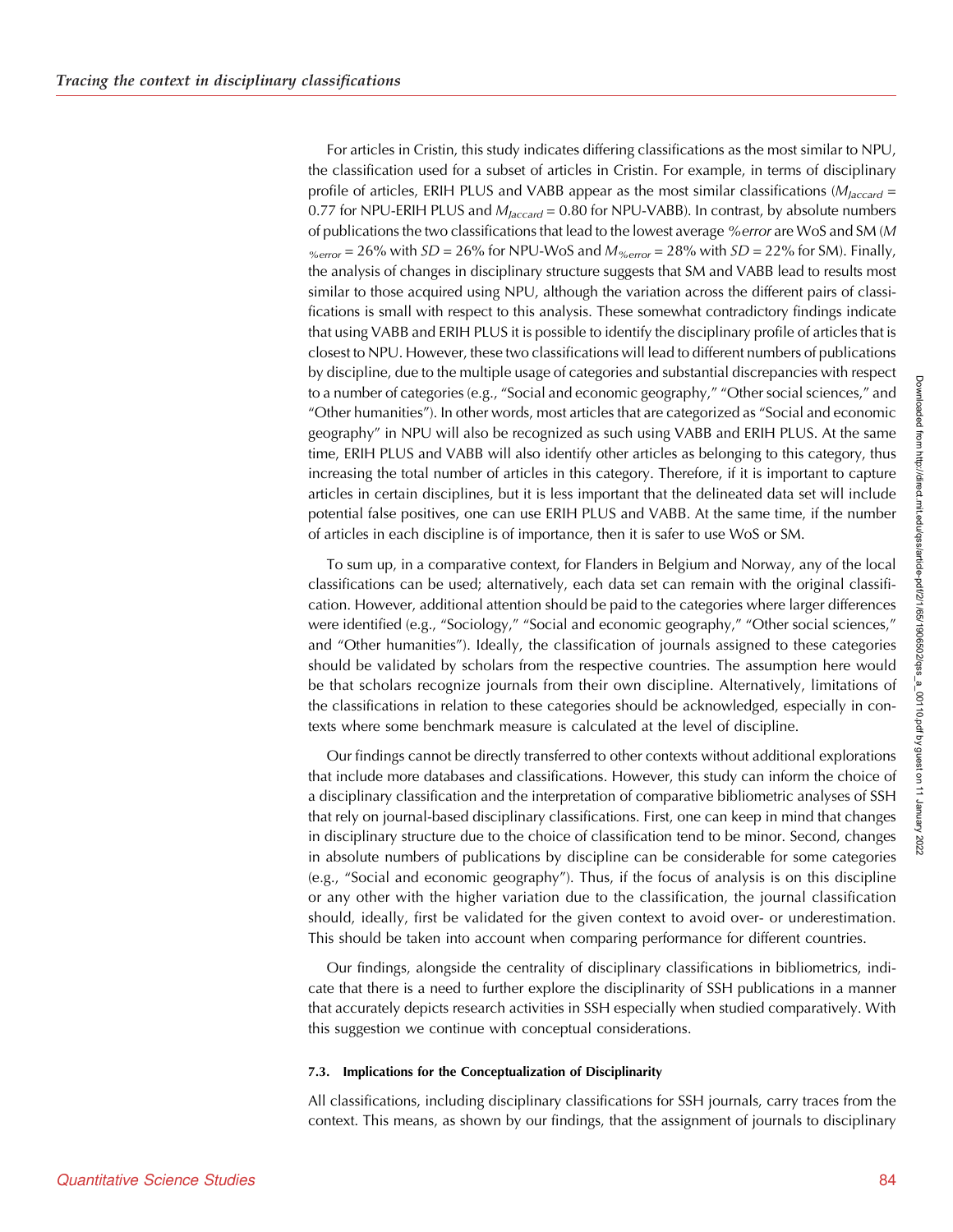categories depends on context-specific understanding of each discipline and how one might identify journals belonging to the specific disciplines. A particularly interesting result is the difference in the total number of SSH publications; the %error for the total number can be as high as 16% (Norway: NPU and SM). This can be interpreted as an indication that in Norway SSH research is understood in a slightly broader sense than in, for example, the SM classification.

At the same time, our findings are in agreement with science mapping studies showing that the boundaries of academic disciplines are much more blurry than we tend to think (e.g., [Börner et al., 2012](#page-21-0); [Klavans & Boyack, 2007](#page-22-0)). Certain research specialties can reside on the boundaries between two (or more disciplines). An example is the journal Energy Policy. While in NPU, it belongs to "Economics and business" and in VABB it is in "Social and economic geography," in SM it appears in "Environmental engineering." WoS assigns this journal to all of those three categories and an additional one: "Earth and related Environmental sciences."

It is tempting to interpret such variations as different levels of accuracy of the disciplinary classifications for journals. Consequently, one may wish to seek ways to improve approaches to classify publications or journal sets as has been done by, for example, [Bornmann \(2018\)](#page-21-0), [Leydesdorff and Bornmann \(2016\),](#page-22-0) and [Wang and Waltman \(2016\)](#page-23-0). In such endeavors there is an implicit assumption that there is one correct category (or set of categories) for each journal. We, in contrast, foreground the contextual embeddedness of disciplinary classifications. This, first of all, means that scholars from the studied context are well placed to judge the accuracy of disciplinary classifications. Second, it means that a single classification that is equally fit for different contexts is unlikely to be achieved.

## 7.4. Future Research

This brings us to possible directions for future research. Here, we have focused on two local disciplinary classifications. Expanding the analyses with additional local and international classifications (e.g., Scopus, Dimensions) as well as data from other countries would enable more detailed insights.

A reviewer suggested using the principled methodology for comparing the accuracy of clustering solutions proposed by [Waltman, Boyack et al. \(2020\)](#page-23-0). While we agree that it would be very interesting if this methodology could be applied to journal-based classifications, it poses some challenges that are beyond the scope of the present paper. Most importantly, the method of [Waltman et al. \(2020\)](#page-23-0) requires that the compared clustering solutions have the same (or similar) granularity. However, our setting lacks a parameter to control for granularity, especially in the case of classifications without multiple categories per journal, and hence this granularity requirement cannot be satisfied in general. Hence, further research is needed before the methodology can be applied to the comparison of journal-based classifications.

The apparent absence of differences in the disciplinary structure might be related to our methodological approach. It is possible that a mixed methods approach would reveal additional contextual features of disciplinary classifications and consequently of metrics for which they are applied. Furthermore, recent studies have shown that article-level classifications can be consid-erably more accurate than classifications at journal level ([Boyack & Klavans, 2020](#page-21-0); [Klavans &](#page-22-0) [Boyack, 2017;](#page-22-0) [Shu et al., 2019](#page-23-0)). One journal can contain articles from multiple academic disciplines. For this reason, more fine-grained and potentially more insightful findings could be acquired from comparisons where disciplinary classifications are applied at the article level. Finally, it is worthwhile to seek ways to incorporate in bibliometrics a pluralistic understanding of the studied phenomena (e.g., disciplines), thus acquiring insights that are more representative of the contexts being explored.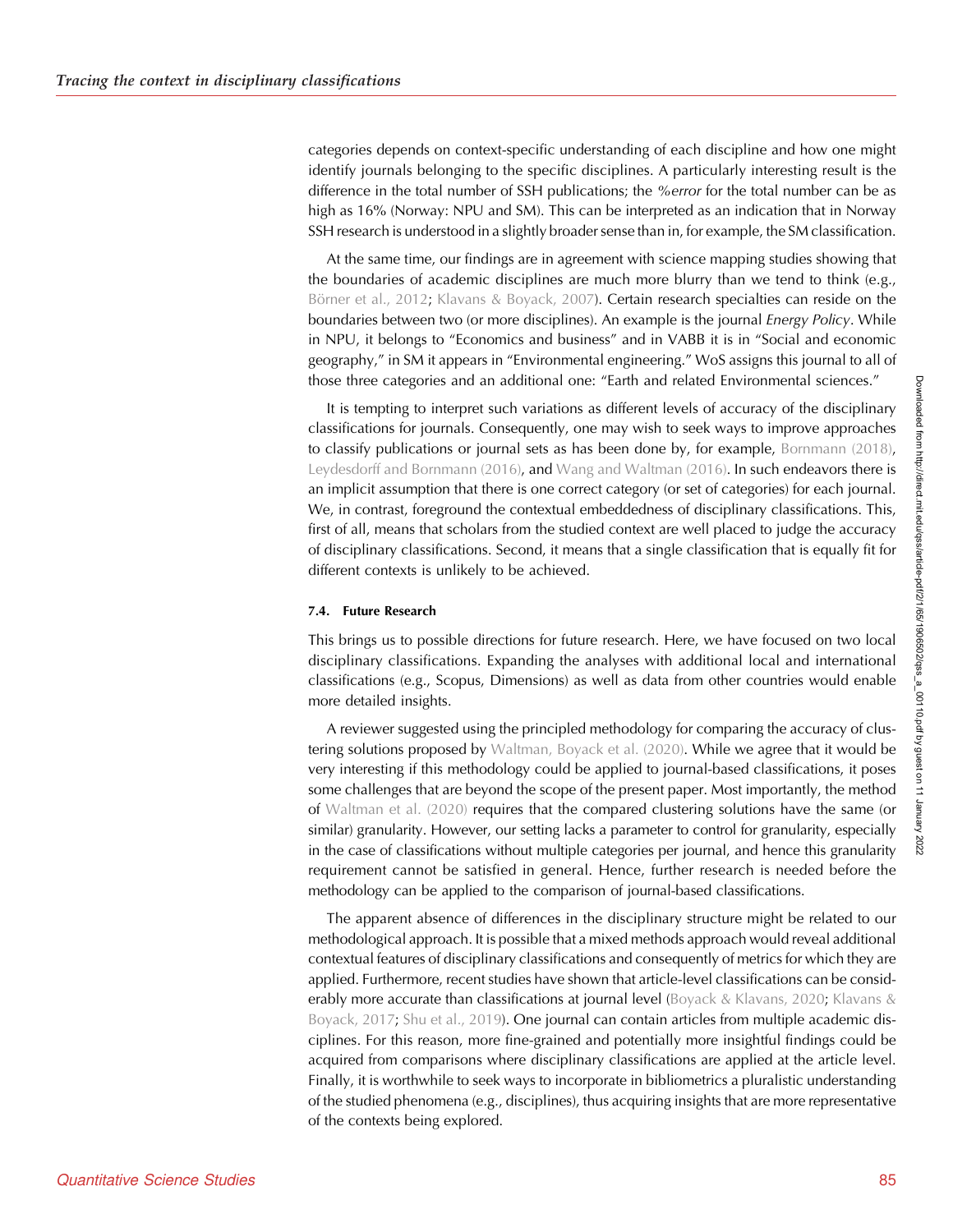#### <span id="page-21-0"></span>ACKNOWLEDGMENTS

The authors thank Marit Henningsen and Sverre Bjarte Johnsen from CERES for providing data and extensive consultations on Cristin data, Vidar Røeggen from Universities Norway for consultation on the NPU classification, Rolf Halse for consultation on the ERIH PLUS classification, and the three anonymous reviewers for their valuable comments.

## AUTHOR CONTRIBUTIONS

Linda Sıle: Conceptualization, Methodology, Investigation, Visualization, Writing—original draft, Writing—review & editing. Raf Guns: Conceptualization, Methodology, Investigation, Writing review & editing, Project administration, Resources, Supervision. Frédéric Vandermoere: Investigation, Writing—review & editing. Gunnar Sivertsen: Conceptualization, Writing—review & editing, Resources. Tim Engels: Writing—review & editing, Funding acquisition, Resources, Supervision.

## COMPETING INTERESTS

The authors have no competing interests.

#### FUNDING INFORMATION

The article has benefited from the funding provided by the Flemish government through the Centre for R&D Monitoring (ECOOM) by the COST action "European Network for Research Evaluation in the Social Sciences and Humanities" (ENRESSH, CA15137, enressh.eu) through a grant for a Short-Term-Scientific-Mission in Oslo hosted by the Nordic Institute for Studies in Innovation, Research and Education (NIFU). The stay at NIFU (R-Quest) was facilitated by grant no. 256223 from the Research Council of Norway.

## DATA AVAILABILITY

The list of journals with the disciplinary codes from all the classifications that were used in the analysis is available as Supplementary Material.

#### **REFERENCES**

- Archambault, É., Beauchesne, O. H., & Caruso, J. (2011). Towards a Multilingual, Comprehensive and Open Scientific Journal Ontology. Proceedings of the 13th International Conference of the International Society for Scientometrics and Informetrics, 66–77. [http://www.science-metrix.com/pdf/Towards\\_a](http://www.science-metrix.com/pdf/Towards_a_Multilingual_Comprehensive_and_Open.pdf) [\\_Multilingual\\_Comprehensive\\_and\\_Open.pdf](http://www.science-metrix.com/pdf/Towards_a_Multilingual_Comprehensive_and_Open.pdf)
- Barnes, T. J., & Sheppard, E. (2010). "Nothing includes everything": Towards engaged pluralism in Anglophone economic geography. Progress in Human Geography, 34(2), 193-214. DOI: [https://doi](https://doi.org/10.1177/0309132509343728) [.org/10.1177/0309132509343728](https://doi.org/10.1177/0309132509343728)
- Bensman, S. J. (2007). Garfield and the impact factor. Annual Review of Information Science and Technology, 41(1), 93–155. **DOI:** <https://doi.org/10.1002/aris.2007.1440410110>
- Bensman, S. J., & Leydesdorff, L. (2009). Definition and identification of journals as bibliographic and subject entities: Librarianship versus ISI Journal Citation Reports methods and their effect on citation measures. Journal of the American Society for Information Science and Technology, 60(6), 1097-1117. DOI: [https://doi.org](https://doi.org/10.1002/asi.21020) [/10.1002/asi.21020](https://doi.org/10.1002/asi.21020)
- Bloor, D. (1982). Durkheim and Mauss revisited: Classification and the sociology of knowledge. Studies in History and Philosophy of

Science Part A, 13(4), 267–297. **DOI:** [https://doi.org/10.1016](https://doi.org/10.1016/0039-3681(82)90012-7) [/0039-3681\(82\)90012-7](https://doi.org/10.1016/0039-3681(82)90012-7)

- Börner, K., Klavans, R., Patek, M., Zoss, A. M., Biberstine, J. R., … Boyack, K. W. (2012). Design and Update of a Classification System: The UCSD Map of Science. PLOS ONE, 7(7), e39464. **DOI:** <https://doi.org/10.1371/journal.pone.0039464>, PMID: [22808037,](https://europepmc.org/article/MED/22808037) PMCID: [PMC3395643](https://www.ncbi.nlm.nih.gov/pmc/articles/PMC3395643)
- Bornmann, L. (2018). Field classification of publications in Dimensions: A first case study testing its reliability and validity. Scientometrics, 117(1), 637–640. DOI: <https://doi.org/10.1007/s11192-018-2855-y>
- Bowker, G. C., & Star, S. L. (2000). Sorting things out: Classification and its consequences. Cambridge, MA: MIT Press. DOI: [https://](https://doi.org/10.7551/mitpress/6352.001.0001) [doi.org/10.7551/mitpress/6352.001.0001](https://doi.org/10.7551/mitpress/6352.001.0001)
- Boyack, K. W., & Klavans, R. (2020). A comparison of large-scale science models based on textual, direct citation and hybrid relatedness. Quantitative Science Studies, 1(4), 1570-1585. DOI: [https://doi.org/10.1162/qss\\_a\\_00085](https://doi.org/10.1162/qss_a_00085)
- Carley, S., Porter, A. L., Rafols, I., & Leydesdorff, L. (2017). Visualization of disciplinary profiles: Enhanced science overlay maps. Journal of Data and Information Science, 2(3), 68–111. **DOI:** <https://doi.org/10.1515/jdis-2017-0015>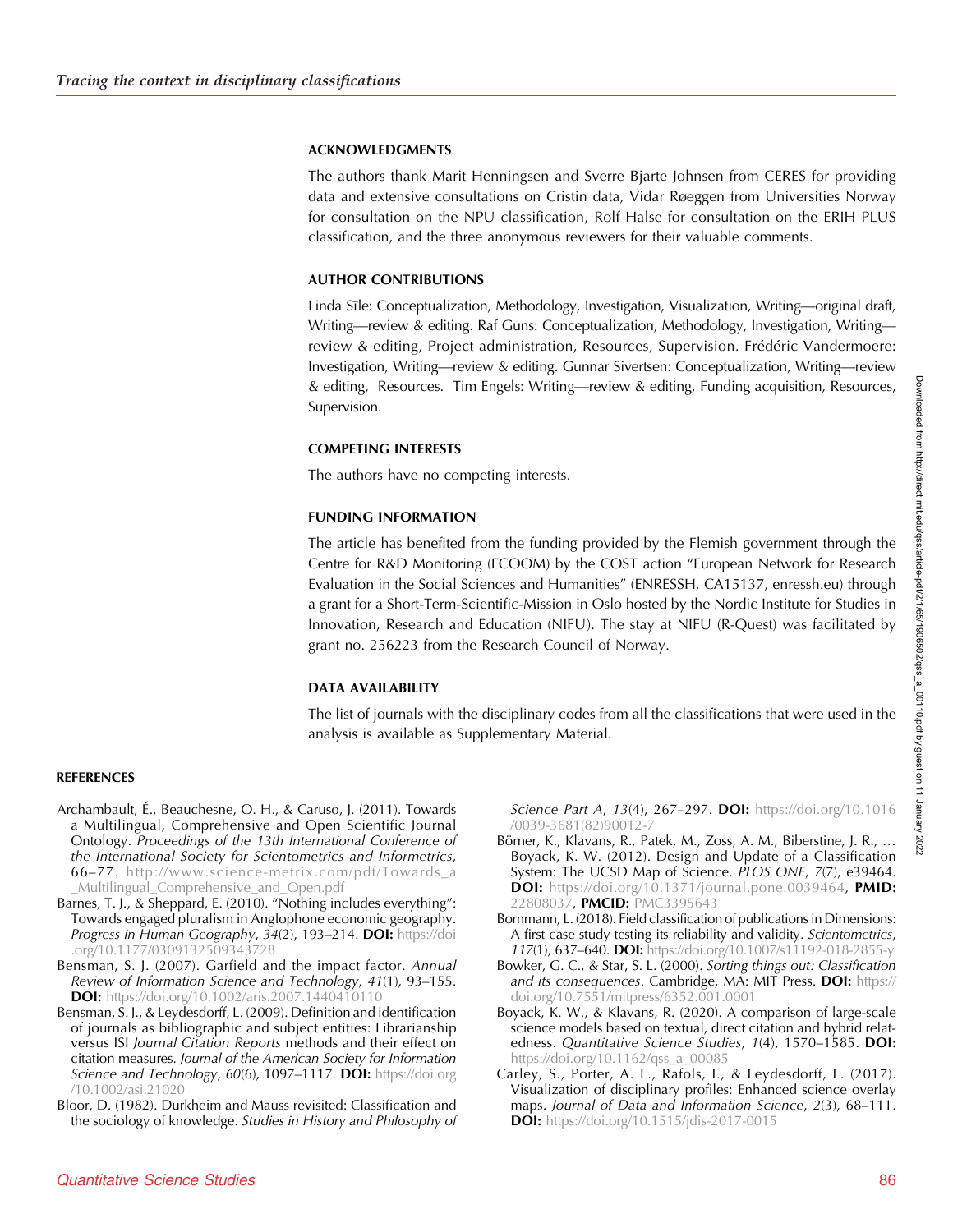- <span id="page-22-0"></span>Daraio, C., & Glänzel, W. (2016). Grand challenges in data integration state of the art and future perspectives: An introduction. Scientometrics, 108(1), 391-400. DOI: [https://doi.org/10.1007](https://doi.org/10.1007/s11192-016-1914-5) [/s11192-016-1914-5](https://doi.org/10.1007/s11192-016-1914-5)
- Depaepe, M. (2002). A comparative history of educational sciences: The comparability of the incomparable? European Educational Research Journal, 1(1), 118-122. DOI: [https://doi.org/10.2304](https://doi.org/10.2304/eerj.2002.1.1.2) [/eerj.2002.1.1.2](https://doi.org/10.2304/eerj.2002.1.1.2)
- Durkheim, É., & Mauss, M. (2010). Primitive classification. London: Routledge. DOI: <https://doi.org/10.4324/9780203092828>
- Engels, T. C. E., Istenic Starcic, A., Kulczycki, E., Pölönen, J., & Sivertsen, G. (2018). Are book publications disappearing from scholarly communication in the social sciences and humanities? Aslib Journal of Information Management, 70(6), 592-607. DOI: <https://doi.org/10.1108/AJIM-05-2018-0127>
- Eykens, J., Guns, R., & Engels, T. C. E. (2019). Article level classification of publications in sociology: An experimental assessment of supervised machine learning approaches. Proceedings of the 17th Conference of the International Society for Scientometrics and Informetrics, 1, 738-743. [https://repository.uantwerpen.be](https://repository.uantwerpen.be/docman/iruaauth/5722dd/163024.pdf) [/docman/iruaauth/5722dd/163024.pdf](https://repository.uantwerpen.be/docman/iruaauth/5722dd/163024.pdf)
- Friese, C. (2010). Classification conundrums: Categorizing chimeras and enacting species preservation. Theory and Society, 39(2), 145–172. DOI: https://doi.org/10.1007/s11186-009-9103-
- Glänzel, W., & Schubert, A. (2003). A new classification scheme of science fields and subfields designed for scientometric evaluation purposes. Scientometrics, 56(3), 357-367. DOI: [https://doi.org](https://doi.org/10.1023/A:1022378804087) [/10.1023/A:1022378804087](https://doi.org/10.1023/A:1022378804087)
- Gläser, J., Glänzel, W., & Scharnhorst, A. (2017). Same data—different results? Towards a comparative approach to the identification of thematic structures in science. Scientometrics, 111(2), 981–998. **DOI:** <https://doi.org/10.1007/s11192-017-2296-z>
- Guns, R., Sıle, L., Eykens, J., Verleysen, F. T., & Engels, T. C. E. (2018). A comparison of cognitive and organizational classification of publications in the social sciences and humanities. Scientometrics, 116(2), 1093-1111. DOI: <https://doi.org/10.1007/s11192-018-2775-x>
- Hammarfelt, B. (2018). What is a discipline? The conceptualization of research areas and their operationalization in bibliometric research. 23rd International Conference on Science and Technology Indicators (STI 2018). Leiden, The Netherlands. [https://www](https://www.researchgate.net/publication/327344547) [.researchgate.net/publication/327344547](https://www.researchgate.net/publication/327344547)
- Hammarfelt, B., & de Rijcke, S. (2015). Accountability in context: Effects of research evaluation systems on publication practices, disciplinary norms, and individual working routines in the faculty of Arts at Uppsala University. Research Evaluation, 24(1), 63–77. **DOI:** <https://doi.org/10.1093/reseval/rvu029>
- Harzing, A.-W. (2019). Two new kids on the block: How do Crossref and Dimensions compare with Google Scholar, Microsoft Academic, Scopus and the Web of Science? Scientometrics, 120(1), 341–349. DOI: https://doi.org/10.1007/s11192-019-03114-
- Haunschild, R., Marx, W., French, B., & Bornmann, L. (2018). Relationship between field-normalized indicators calculated with different approaches of field-categorization. STI 2018 Conference Proceedings (pp. 11–18). [https://hdl.handle.net](https://hdl.handle.net/1887/65267) [/1887/65267](https://hdl.handle.net/1887/65267)
- Hicks, D. (2004). The four literatures of social science. In H. F. Moed, W. Glänzel, & U. Schmoch (Eds.), Handbook of Quantitative Science and Technology Research (pp. 473–496). Kluwer Academic. DOI: [https://doi.org/10.1007/1-4020-2755-9\\_22](https://doi.org/10.1007/1-4020-2755-9_22)
- Hug, S. E., & Brändle, M. P. (2017). The coverage of Microsoft Academic: Analyzing the publication output of a university. Scientometrics, 113(3), 1551-1571. DOI: [https://doi.org/10.1007](https://doi.org/10.1007/s11192-017-2535-3) [/s11192-017-2535-3](https://doi.org/10.1007/s11192-017-2535-3)
- Janssens, F., Zhang, L., Moor, B. D., & Glänzel, W. (2009). Hybrid clustering for validation and improvement of subject-classification schemes. Information Processing & Management, 45(6), 683–702. DOI: <https://doi.org/10.1016/j.ipm.2009.06.003>
- Klavans, R., & Boyack, K. W. (2007). Is there a convergent structure of science? A comparison of maps using the ISI and Scopus databases. Proceedings of ISSI 2007: 11th International Conference of the International Society for Scientometrics and Informetrics (pp. 437–448). [https://pdfs.semanticscholar.org/6c89](https://pdfs.semanticscholar.org/6c89/a7baef42f4f409f1a2c743530c980c40ec33.pdf?ga=2.230941528.658141258.1557390573-2087353322.1554993244) [/a7baef42f4f409f1a2c743530c980c40ec33.pdf?ga](https://pdfs.semanticscholar.org/6c89/a7baef42f4f409f1a2c743530c980c40ec33.pdf?ga=2.230941528.658141258.1557390573-2087353322.1554993244) [=2.230941528.658141258.1557390573-2087353322](https://pdfs.semanticscholar.org/6c89/a7baef42f4f409f1a2c743530c980c40ec33.pdf?ga=2.230941528.658141258.1557390573-2087353322.1554993244) [.1554993244](https://pdfs.semanticscholar.org/6c89/a7baef42f4f409f1a2c743530c980c40ec33.pdf?ga=2.230941528.658141258.1557390573-2087353322.1554993244)
- Klavans, R., & Boyack, K. W. (2017). Which type of citation analysis generates the most accurate taxonomy of scientific and technical knowledge? Journal of the Association for Information Science and Technology, 68(4), 984-998. DOI: [https://doi.org/](https://doi.org/10.1002/asi.23734) [10.1002/asi.23734](https://doi.org/10.1002/asi.23734)
- Kousha, K., Thelwall, M., & Rezaie, S. (2011). Assessing the citation impact of books: The role of Google Books, Google Scholar, and Scopus. Journal of the American Society for Information Science and Technology, 62(11), 2147-2164. DOI: [https://doi.org/10](https://doi.org/10.1002/asi.21608) [.1002/asi.21608](https://doi.org/10.1002/asi.21608)
- Kronegger, L., Mali, F., Ferligoj, A., & Doreian, P. (2015). Classifying scientific disciplines in Slovenia: A study of the evolution of collaboration structures. Journal of the Association for Information Science and Technology, 66(2), 321-339. DOI: <https://doi.org/10.1002/asi.23171>
- Kulczycki, E., Engels, T. C. E., Pölönen, J., Bruun, K., Dušková, M., … Zuccala, A. (2018). Publication patterns in the social sciences and humanities: Evidence from eight European countries. Scientometrics, 116(1), 463-486. DOI: [https://doi.org/10.1007](https://doi.org/10.1007/s11192-018-2711-0) [/s11192-018-2711-0](https://doi.org/10.1007/s11192-018-2711-0)
- Kulczycki, E., Guns, R., Pölönen, J., Engels, T. C. E., Rozkosz, E. A., … Sivertsen, G. (2020). Multilingual publishing in the social sciences and humanities: A seven-country European study. Journal of the Association for Information Science and Technology, asi.24336. **DOI:** [https://doi.org/10.1002/asi.24336,](https://doi.org/10.1002/asi.24336) **PMID:** [33288998,](https://europepmc.org/article/MED/33288998) **PMCID: [PMC7687152](https://www.ncbi.nlm.nih.gov/pmc/articles/PMC7687152)**
- Lampland, M. (2009). Classifying laborers: Instinct, property, and the psychology of productivity in Hungary (1920–1956). In M. Lampland & S. L. Star (Eds.), Standards and their stories: How quantifying, classifying, and formalizing practices shape everyday life (pp. 123–142). Ithaca, NY: Cornell University Press.
- Lavik, G. A. V., & Sivertsen, G. (2017). Erih Plus—Making the SSH visible, searchable and available. Procedia Computer Science, 106, 61-65. DOI: <https://doi.org/10.1016/j.procs.2017.03.035>
- Lee, F. S., Pham, X., & Gu, G. (2013). The UK Research Assessment Exercise and the narrowing of UK economics. Cambridge Journal of Economics, 37(4), 693-717. DOI: [https://doi.org/10.1093/cje](https://doi.org/10.1093/cje/bet031) [/bet031](https://doi.org/10.1093/cje/bet031)
- Leydesdorff, L., & Bornmann, L. (2016). The operationalization of "fields" as WoS subject categories (WCs) in evaluative bibliometrics: The cases of "library and information science" and "science & technology studies". Journal of the Association for Information Science and Technology, 67(3), 707–714. **DOI:** <https://doi.org/10.1002/asi.23408>
- Leydesdorff, L., Bornmann, L., & Zhou, P. (2016). Construction of a pragmatic base line for journal classifications and maps based on aggregated journal-journal citation relations. Journal of Informetrics, 10(4), 902–918. DOI: <https://doi.org/10.1016/j.joi.2016.07.008>
- Leydesdorff, L., & Milojević, S. (2015). The citation impact of German sociology journals: Some problems with the use of scientometric indicators in journal and research evaluations.